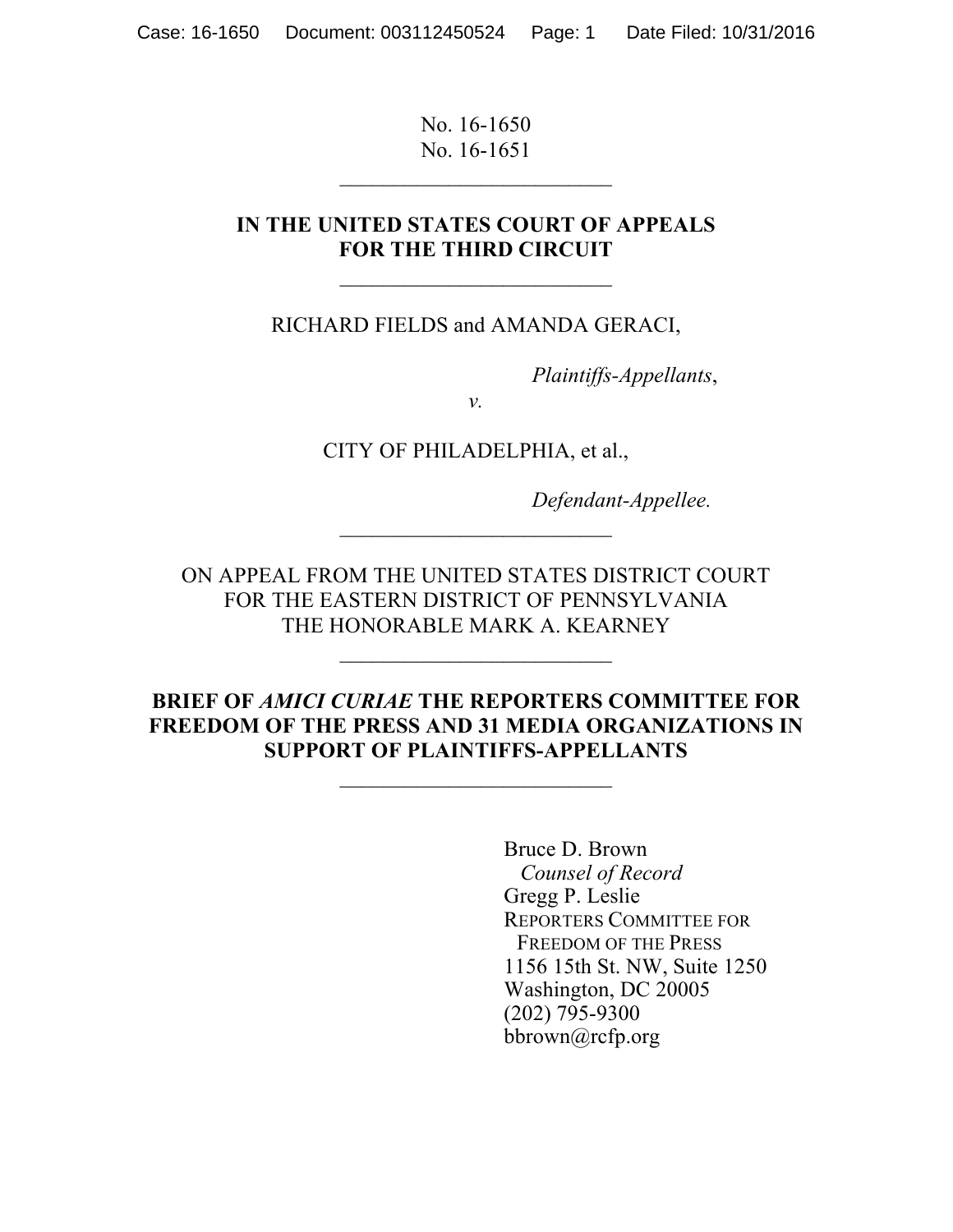## **CORPORATE DISCLOSURE STATEMENTS**

Pursuant to Fed. R. App. P. 26.1, *amici* disclose as follows:

The Reporters Committee for Freedom of the Press certifies that it is an unincorporated nonprofit association with no parent corporation and no stock.

American Society of News Editors is a private, non-stock corporation that has no parent.

The Associated Press is a global news agency organized as a mutual news cooperative under the New York Not-For-Profit Corporation law. It is not publicly traded.

Association of Alternative Newsmedia has no parent corporation and does not issue any stock.

The Association of American Publishers, Inc. is a nonprofit organization that has no parent and issues no stock.

BuzzFeed Inc. is a privately owned company, with no public companies that own 10% or more of its stock.

Daily News, LP is a limited partnership that has no parent and issues no stock.

First Look Media Works, Inc. is a non-profit non-stock corporation organized under the laws of Delaware. No publicly-held corporation holds an interest of 10% or more in First Look Media Works, Inc.

The Foundation for National Progress is a non-profit, public benefit corporation. It has no publicly-held shares.

Freedom of the Press Foundation does not have a parent corporation, and no publicly held corporation owns 10% or more of the stock of the organization.

Gannett Co., Inc. is a publicly traded company and has no affiliates or subsidiaries that are publicly owned. No publicly held company holds 10% or more of its stock.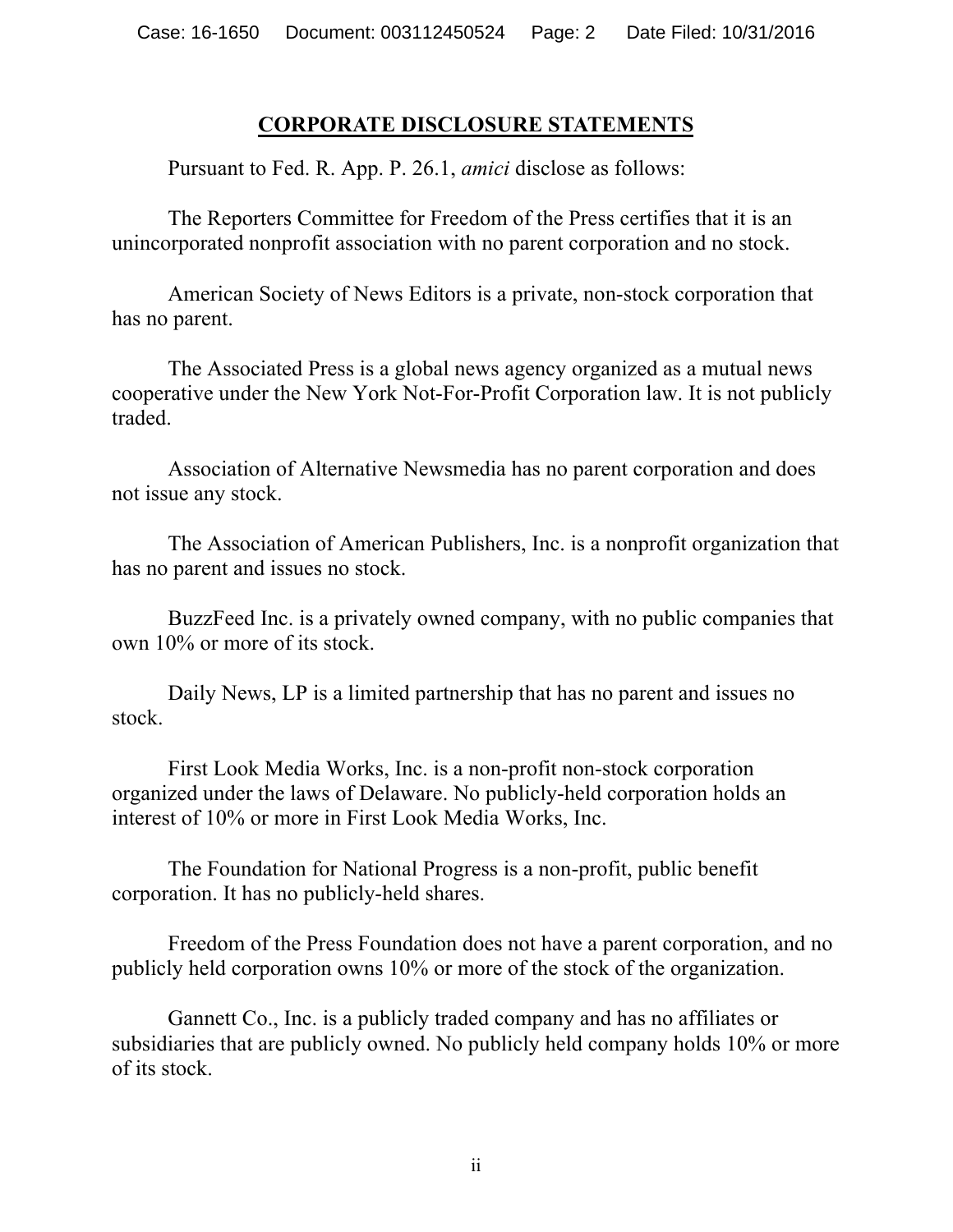The Inter American Press Association (IAPA) is a not-for-profit organization with no corporate owners.

The Investigative Reporting Workshop is a privately funded, nonprofit news organization affiliated with the American University School of Communication in Washington. It issues no stock.

The McClatchy Company is publicly traded on the New York Stock Exchange under the ticker symbol MNI. Contrarius Investment Management Limited owns 10% or more of the common stock of The McClatchy Company.

The Media Consortium has no parent corporation and no stock.

The Media Law Resource Center has no parent corporation and issues no stock.

Metro Corp. is a wholly owned subsidiary of Metro Corp. Holdings, Inc., which is 100 percent privately owned.

National Newspaper Association is a non-stock nonprofit Missouri corporation. It has no parent corporation and no subsidiaries.

The National Press Club is a not-for-profit corporation that has no parent company and issues no stock.

National Press Photographers Association is a 501(c)(6) nonprofit organization with no parent company. It issues no stock and does not own any of the party's or amicus' stock.

National Public Radio, Inc. is a privately supported, not-for-profit membership organization that has no parent company and issues no stock.

The New York Times Company is a publicly traded company and has no affiliates or subsidiaries that are publicly owned. No publicly held company owns 10% or more of its stock.

News Media Alliance is a nonprofit, non-stock corporation organized under the laws of the commonwealth of Virginia. It has no parent company.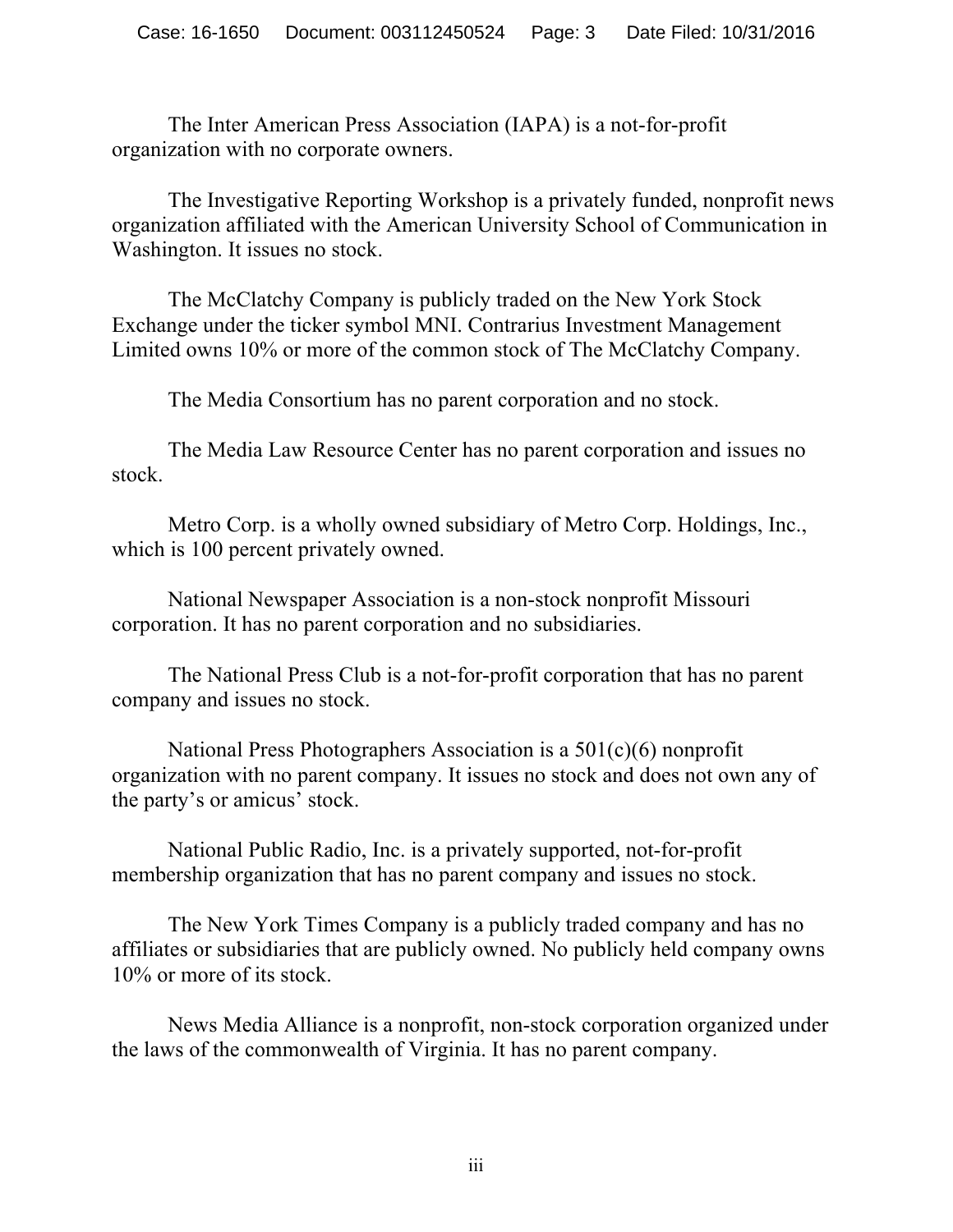Online News Association is a not-for-profit organization. It has no parent corporation, and no publicly traded corporation owns 10% or more of its stock.

The Pennsylvania NewsMedia Association ("PNA") is a Pennsylvania nonprofit corporation, with no corporate owners.

Radio Television Digital News Association is a nonprofit organization that has no parent company and issues no stock.

The Reporters Committee for Freedom of the Press is an unincorporated association of reporters and editors with no parent corporation and no stock.

Reporters Without Borders is a nonprofit association with no parent corporation.

Society of Professional Journalists is a non-stock corporation with no parent company.

Student Press Law Center is a  $501(c)(3)$  not-for-profit corporation that has no parent and issues no stock.

TEGNA Inc. has no parent company, and no publicly-held company has a 10% or greater ownership interest in TEGNA, Inc.

The Tully Center for Free Speech is a subsidiary of Syracuse University.

WP Company LLC  $d/b/a$  The Washington Post is a wholly owned subsidiary of Nash Holdings LLC. Nash Holdings LLC is privately held and does not have any outstanding securities in the hands of the public.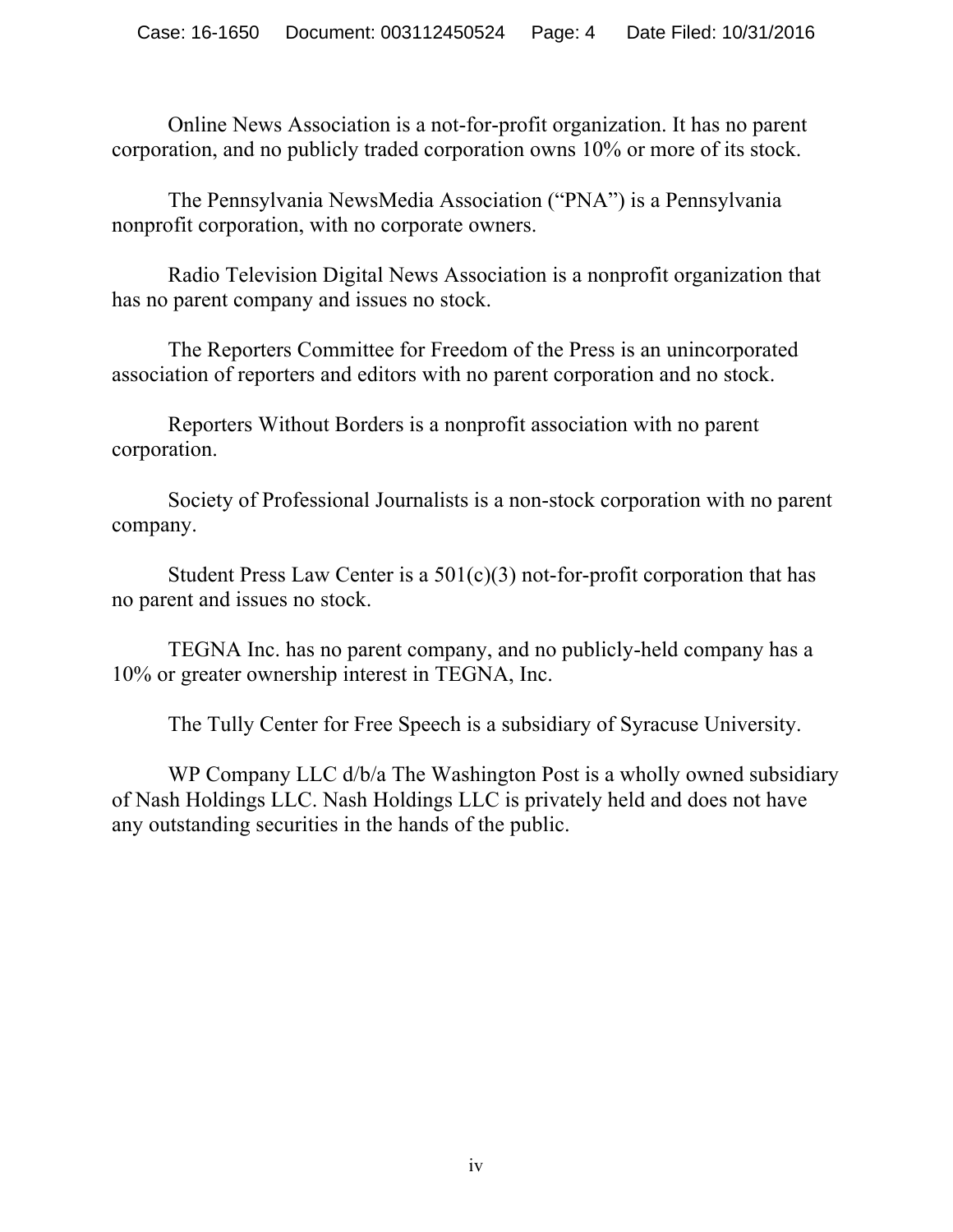# **TABLE OF CONTENTS**

# **Page**

| $\overline{L}$ |                | The ability of the news media to inform the public about<br>the actions of its government is aided when all citizens,<br>regardless of their purpose or intent, are allowed to |  |
|----------------|----------------|--------------------------------------------------------------------------------------------------------------------------------------------------------------------------------|--|
|                | $\mathsf{A}$ . | By taking photographs and recording video,<br>ordinary citizens provide the news media and the<br>public with increasingly important newsworthy                                |  |
|                | <b>B</b> .     | The district court's decision stands to suppress the<br>creation of video content relating to police officers<br>and will thereby hinder the news media in                     |  |
|                |                |                                                                                                                                                                                |  |
|                |                |                                                                                                                                                                                |  |
|                |                |                                                                                                                                                                                |  |
|                |                |                                                                                                                                                                                |  |
|                |                |                                                                                                                                                                                |  |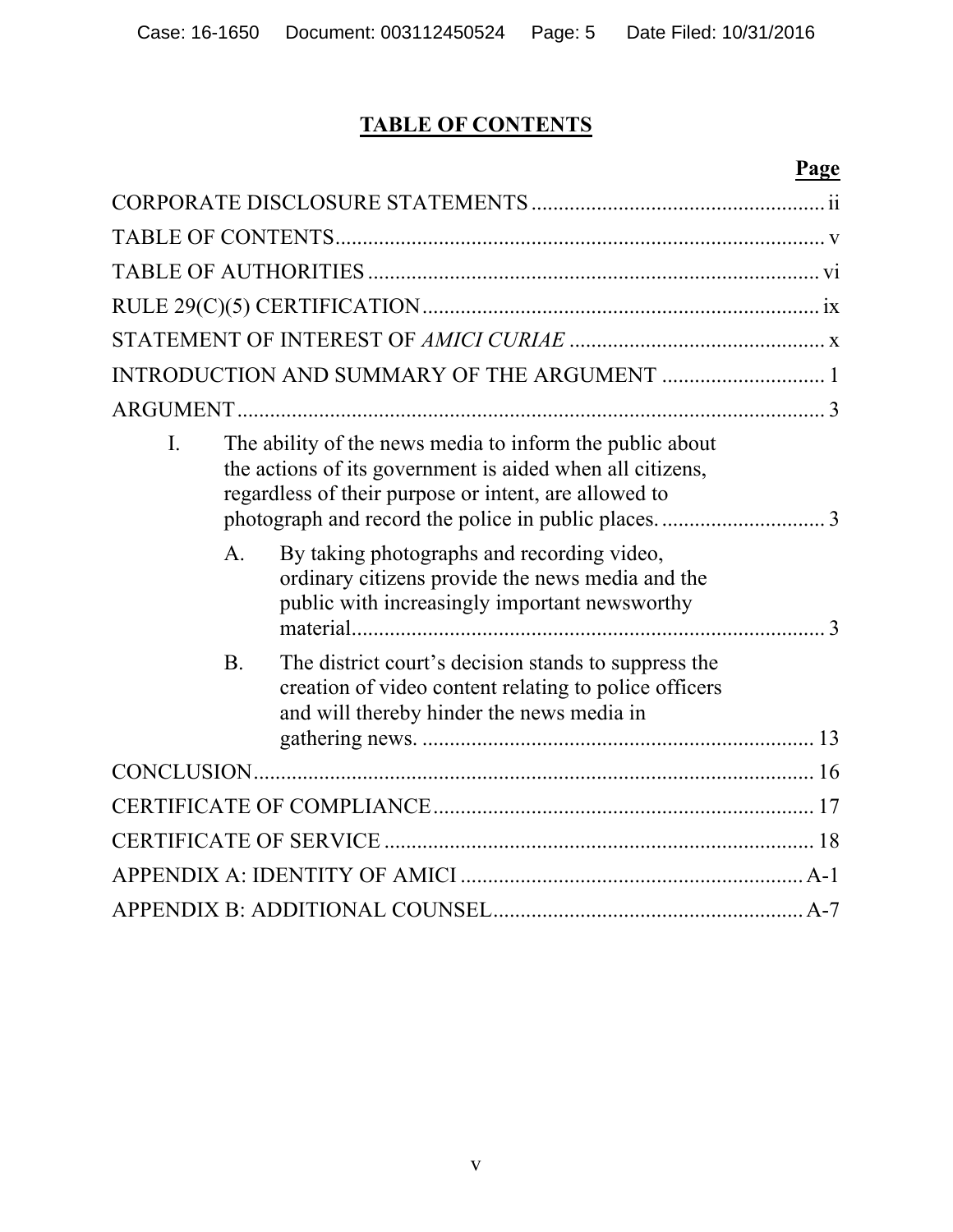# **TABLE OF AUTHORITIES**

# **Cases**

| Commonwealth of Massachusetts v. Hyde, 434 Mass. 594 (2001) 15 |  |
|----------------------------------------------------------------|--|
|                                                                |  |
|                                                                |  |
|                                                                |  |
|                                                                |  |
|                                                                |  |
|                                                                |  |

# **Other Authorities**

| Barajas, Joshua, Second graphic video of Alton Sterling shooting                                                                             |    |
|----------------------------------------------------------------------------------------------------------------------------------------------|----|
| Berman, Mark, S.C. Investigators Say They Thought Fatal Police<br>Shooting was Suspicious Before Video Emerged, Wash. Post                   |    |
| Brown, Pete, A Global Study of Eyewitness Media in Online                                                                                    |    |
| Chan, Sewell, <i>Police Investigate Officer in Critical Mass Video</i> , N.Y.                                                                |    |
| Derrick, Geoffrey J., Qualified Immunity and the First Amendment<br><i>Right to Record Police, 22 B.U. Pub. Int. L.J. 243, 259 (2013) </i> 5 |    |
| Domonoske, Camila, and Bill Chappell, Minnesota Gov. Calls Traffic<br>Stop Shooting 'Absolutely Appalling At All Levels', NPR (July 7,       | 9  |
| Eligon, John, Charges Against Shoved Cyclist Are Dropped, N.Y.                                                                               | 14 |
| Eligon, John, Ex-Officer Convicted of Lying About Confrontation with                                                                         |    |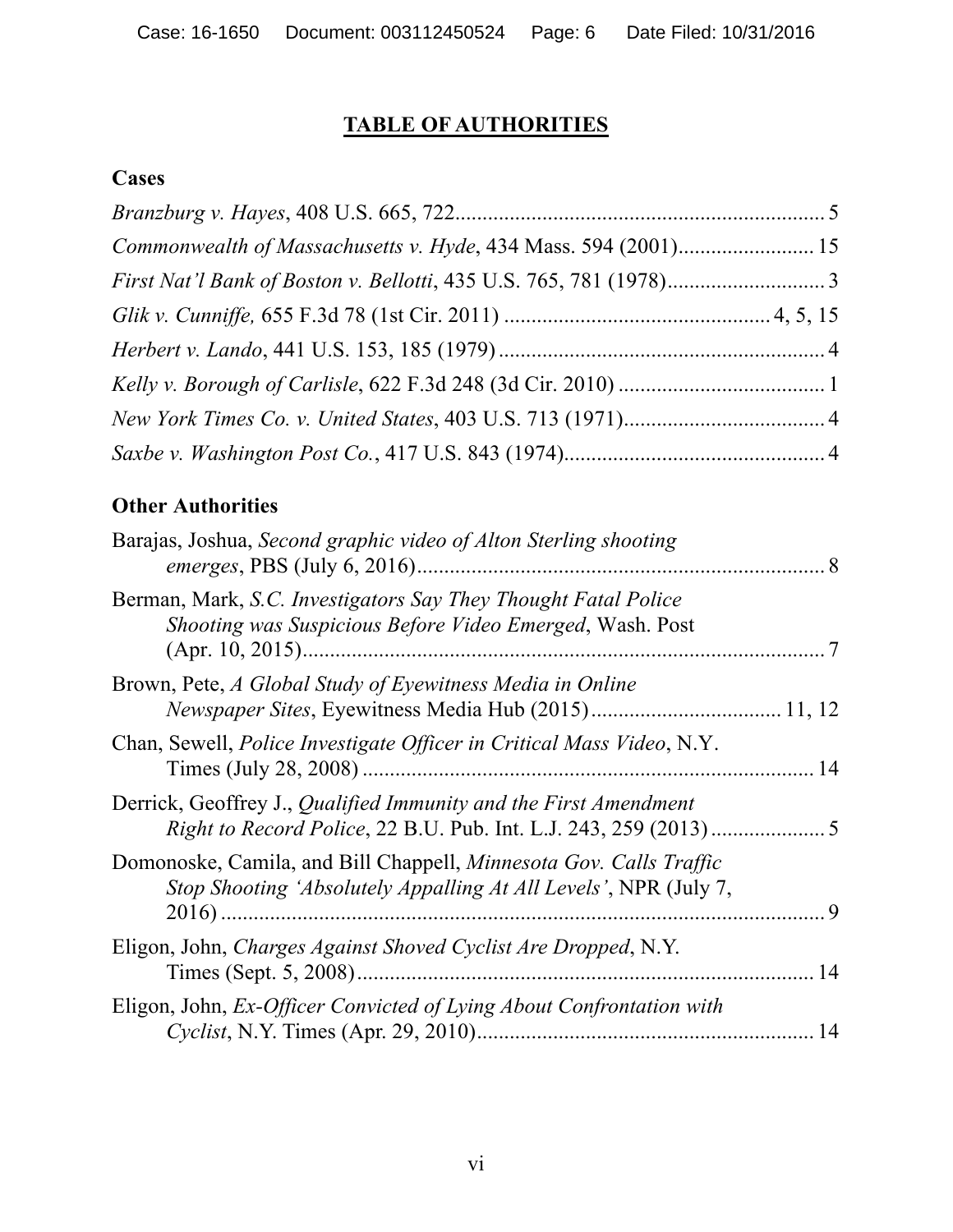| Fernandez, Manny, Richard Pérez-Peña, and Jonah Engel Bromwich,<br>Five Dallas Officers Were Killed as Payback, N.Y. Times (July     | 9   |
|--------------------------------------------------------------------------------------------------------------------------------------|-----|
| Gittens, Hasani, and Alex Johnson, 'All of a Sudden, You've Seen Them<br>Just Fall': Witnesses Recount Dallas Horror, NBC News (July | 9   |
| Goodman, J. David, Man Who Filmed Fatal Police Chokehold Is                                                                          |     |
| Kopplin, Zack, and Justin Miller, New Video Emerges of Alton<br>Sterling Being Killed by Baton Rouge Police, The Daily Beast         |     |
| Kreimer, Seth F., Pervasive Image Capture and the First Amendment:<br>Memory, Discourse, and the Right to Record, 159 U. Pa. L. Rev. |     |
| Laplaca, Bryan, Video Refutes Woman's Alleged Claim Pequannock                                                                       |     |
| Lau, Maya and Bryn Stole, 'He's got a gun! Gun': Video shows fatal<br>confrontation between Alton Sterling, Baton Rouge police       | 7,8 |
| McLaughlin, Eliott C., Woman streams aftermath of fatal officer-                                                                     | 9   |
| Murphy, Heather, A Guide to Watching Syria's War, N.Y. Times                                                                         | 11  |
| Osterreicher, Mickey H., Fields v. City of Philadelphia: Questioning a<br>First Amendment Right, MediaLawLetter, published by the    |     |
| Pringle, Paul and Andrew Blankstein, King Case Led to Major LAPD                                                                     |     |
| Report of the Independent Commission on the Los Angeles Police                                                                       |     |
| Shoichet, Catherine E., Facebook Live video offers new perspective on                                                                |     |
| USA TODAY, Man who Filmed S.C. Cellphone Video Breaks his                                                                            |     |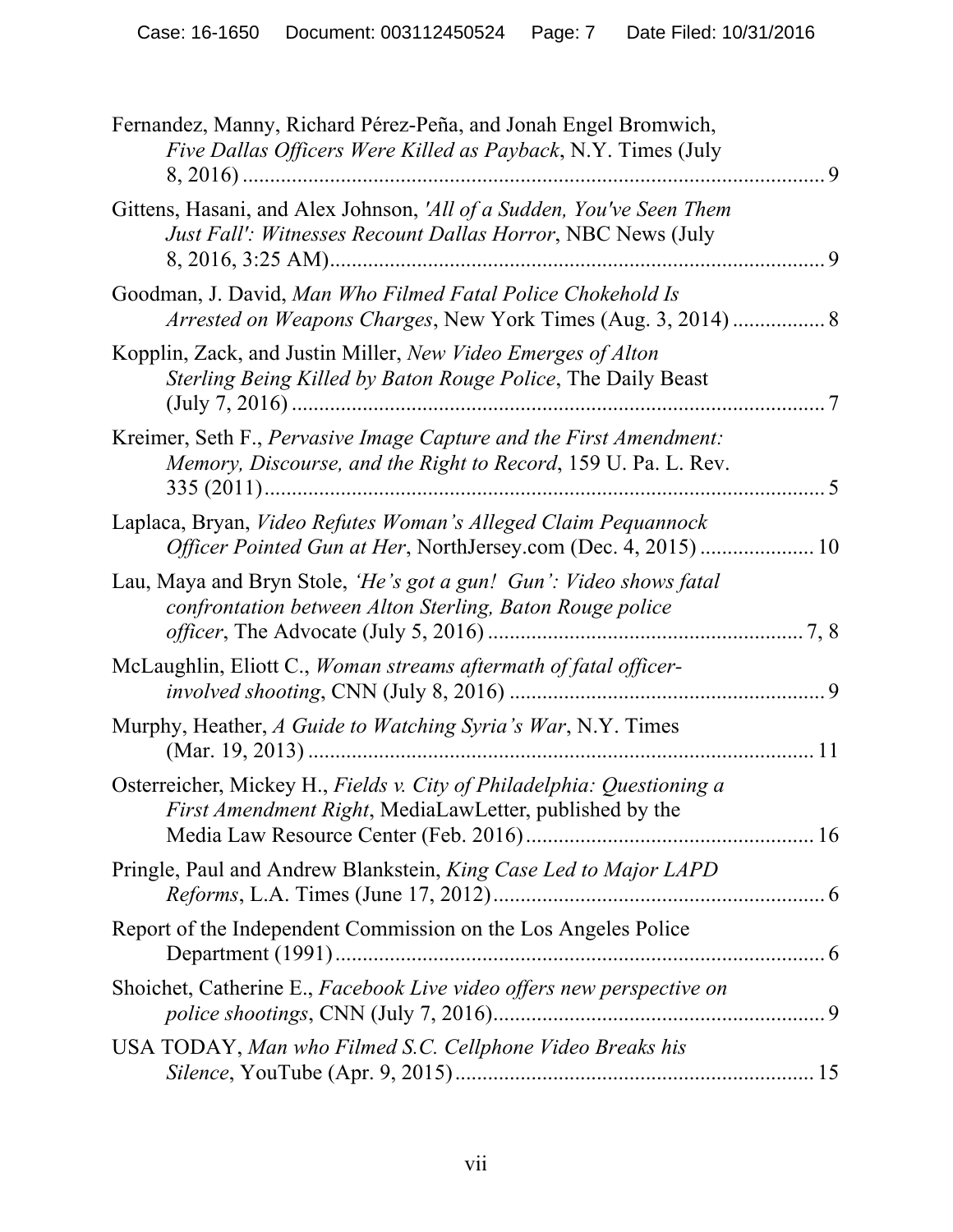| Wardle, Claire, et al., Amateur Footage: A Global Study of User-           |  |
|----------------------------------------------------------------------------|--|
|                                                                            |  |
| Winton, Richard, <i>Gardena police shooting video: Justified or 'cold-</i> |  |
|                                                                            |  |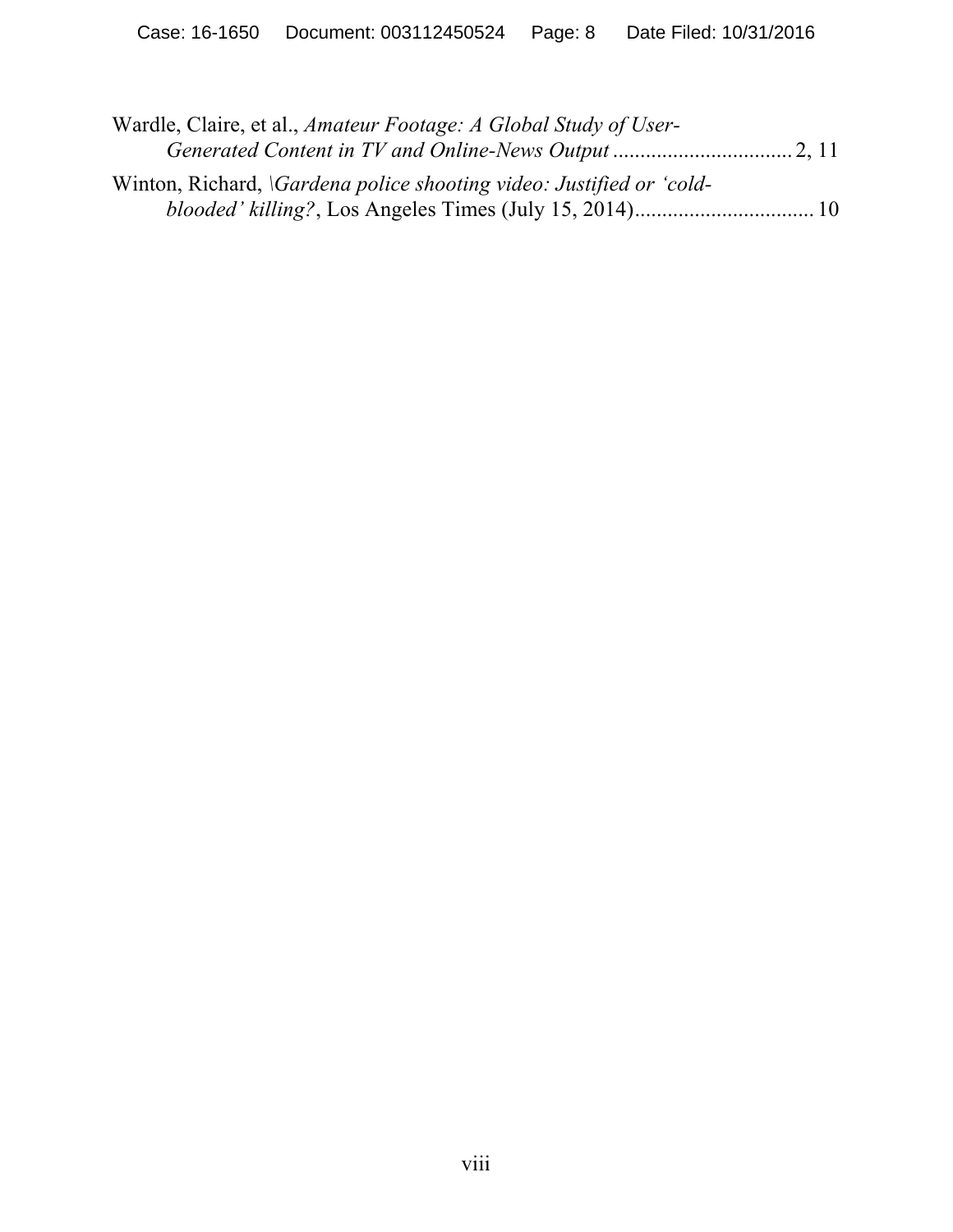## **RULE 29(C)(5) CERTIFICATION**

Pursuant to Fed. R. App. P. 29(c)(5), *amici* states that no party's counsel authored this brief in whole or in part; no party or party's counsel contributed money that was intended to fund preparing or submitting the brief; and no person, other than the *amici*, their members, or their counsel, contributed money that was intended to fund preparing or submitting the brief.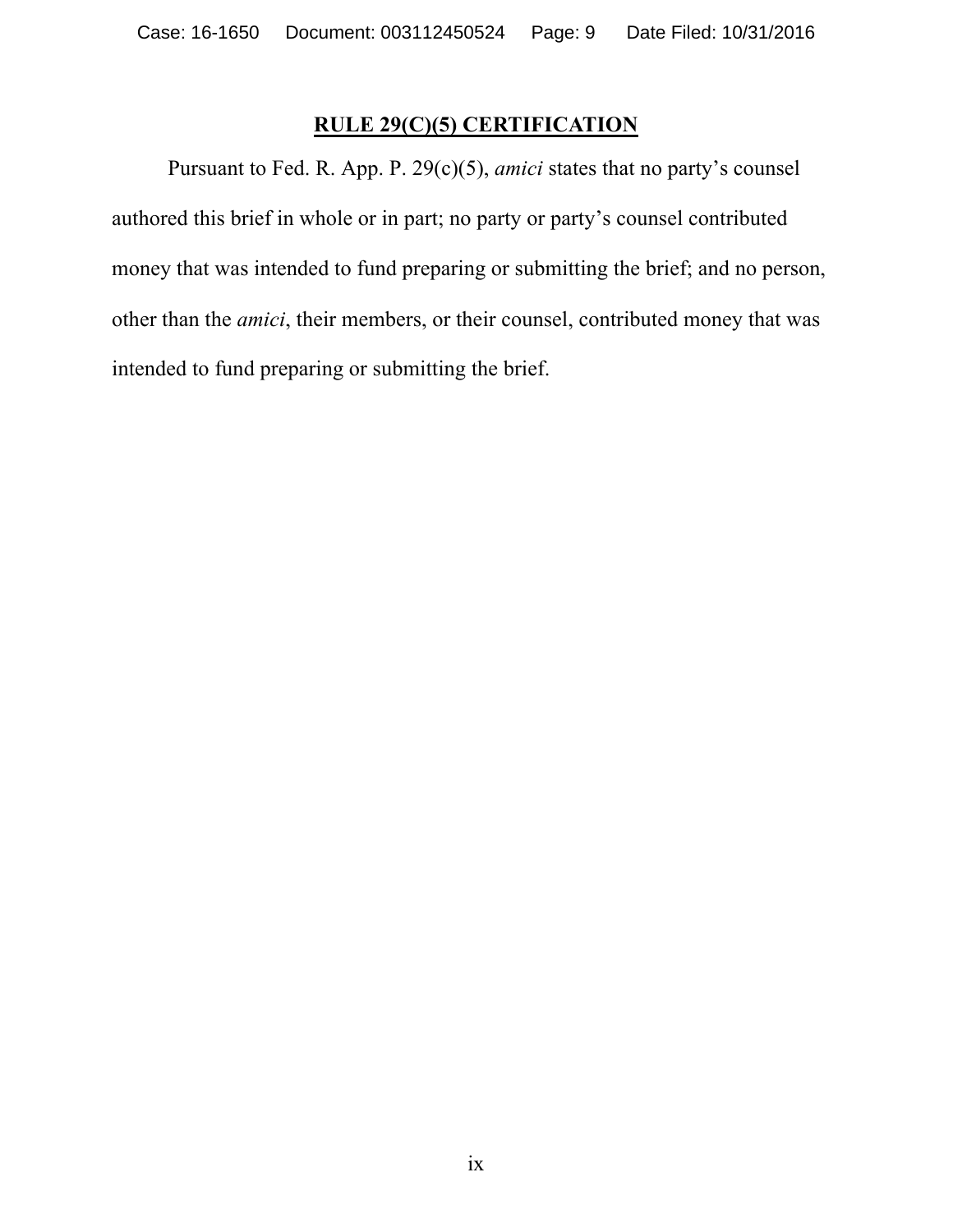#### **STATEMENT OF INTEREST OF** *AMICI CURIAE*

*Amici*, all of whom are engaged in newsgathering or represent the interests of journalists and publishers, have an interest in seeing that their First Amendment rights are fully protected when photographing and filming the police, and that the same rights are recognized for members of the public who are often the first to record breaking news and other information. As discussed more fully in the following brief, *amici* believe the public has a significant interest in such citizengenerated content. Photographs and videos recorded by citizens are essential to the news media to fully tell many stories.

The members of the news media *amicus* coalition, all of whom are described more fully in Appendix A, are: The Reporters Committee for Freedom of the Press, American Society of News Editors, The Associated Press, Association of Alternative Newsmedia, Association of American Publishers, Inc., BuzzFeed, Daily News, LP, First Look Media Works, Inc., Foundation for National Progress, dba Mother Jones, Freedom of the Press Foundation, Gannett Co., Inc., Inter American Press Association, Investigative Reporting Workshop at American University, The McClatchy Company, The Media Consortium, Media Law Resource Center, Metro Corp. d/b/a Philadelphia Magazine, National Newspaper Association, The National Press Club, National Press Photographers Association, National Public Radio, Inc., The New York Times Company, News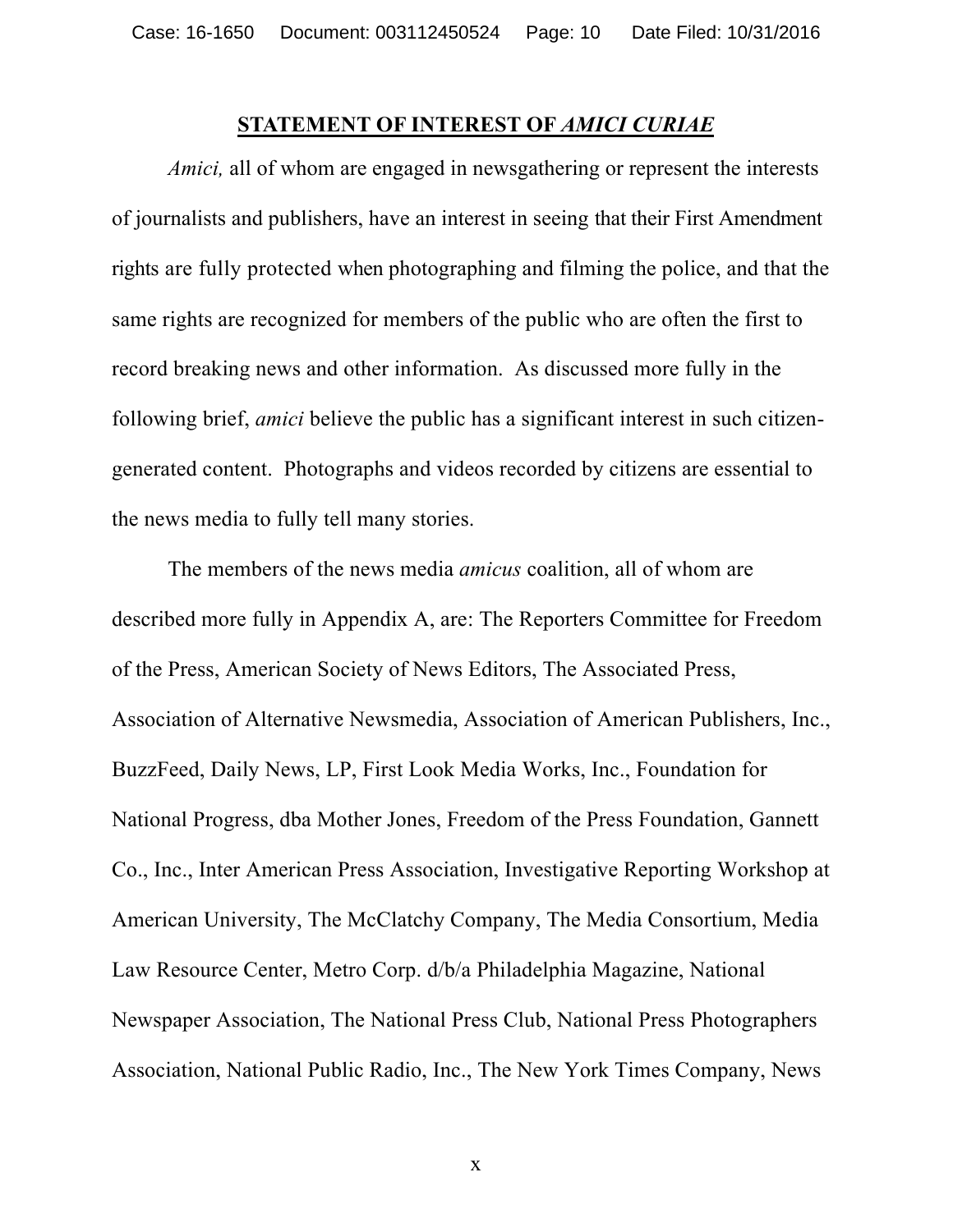Media Alliance, Online News Association, Pennsylvania NewsMedia Association, Radio Television Digital News Association, Reporters Without Borders, Society of Professional Journalists, Student Press Law Center, TEGNA Inc., Tully Center for Free Speech, and The Washington Post.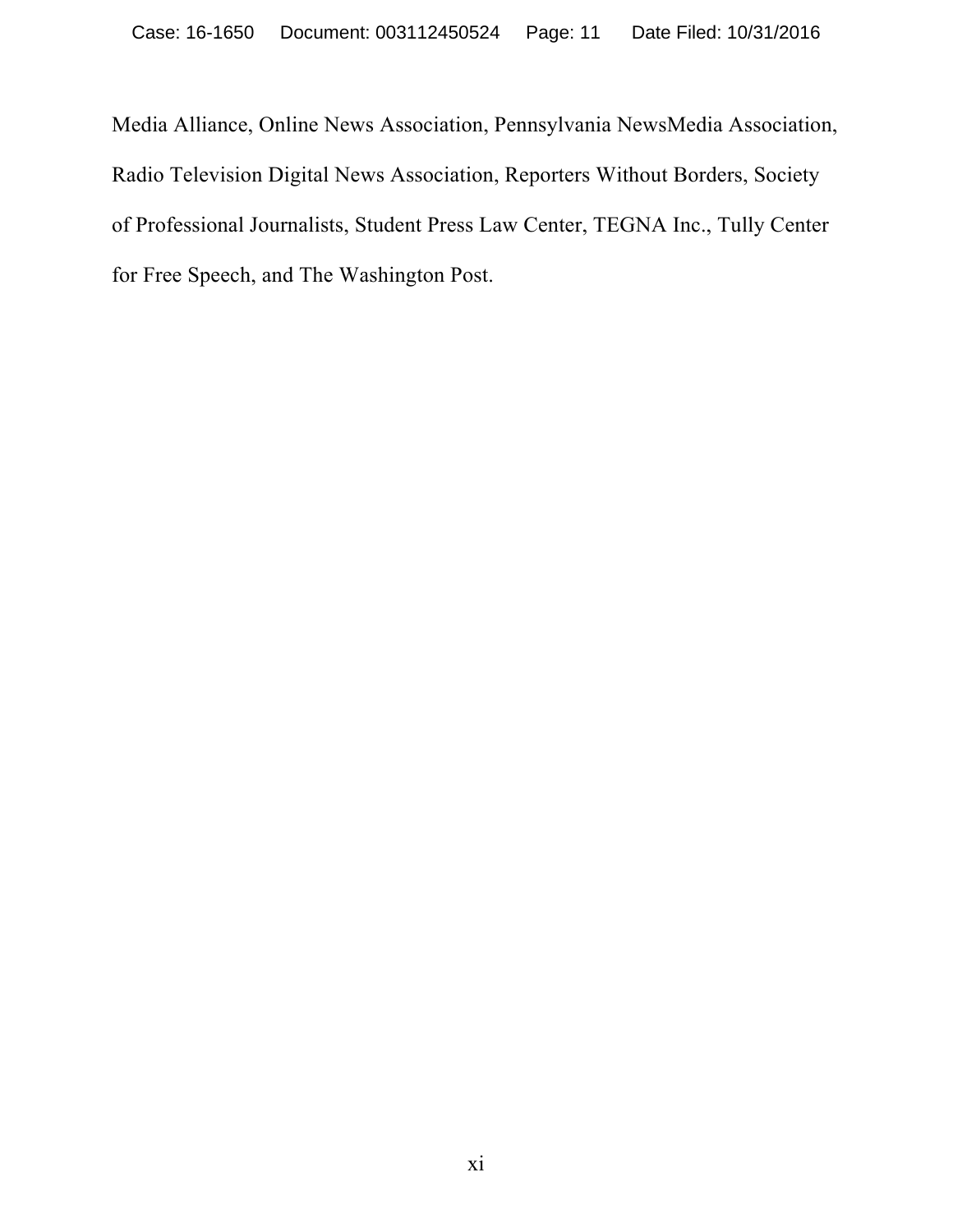#### **INTRODUCTION AND SUMMARY OF THE ARGUMENT**

The Court in this case is asked to determine whether individuals have a First Amendment right to photograph and film police officers in public places. In addressing this question below, the district court held that such conduct is not eligible for First Amendment protection unless the person taking the photograph or making the film does so for the purpose of criticizing the police. JA7 (Memorandum Opinion at 1) ("[W]e find no basis to craft a new First Amendment right based solely on 'observing and recording' without expressive conduct and, consistent with the teachings of the Supreme Court and our Court of Appeals, decline to do so today.").

This decision is at odds with the position of the U.S. Department of Justice, the decisions of numerous U.S. Courts of Appeals, and binding precedent of the U.S. Supreme Court. *See generally* Appellant's Brief at 26–35. These authorities recognize that regardless of a citizen's purpose or intent there is a qualified First Amendment right to photograph and video-record the police in public places subject to reasonable time, place, and manner restrictions. Indeed, this Court has previously suggested that a right to film the police in public places exists, although it was not clearly established in the context of traffic stops, which it found were "inherently dangerous situations." *See Kelly v. Borough of Carlisle*, 622 F.3d 248, 262 (3d Cir. 2010) (writing that the general right to record matters of public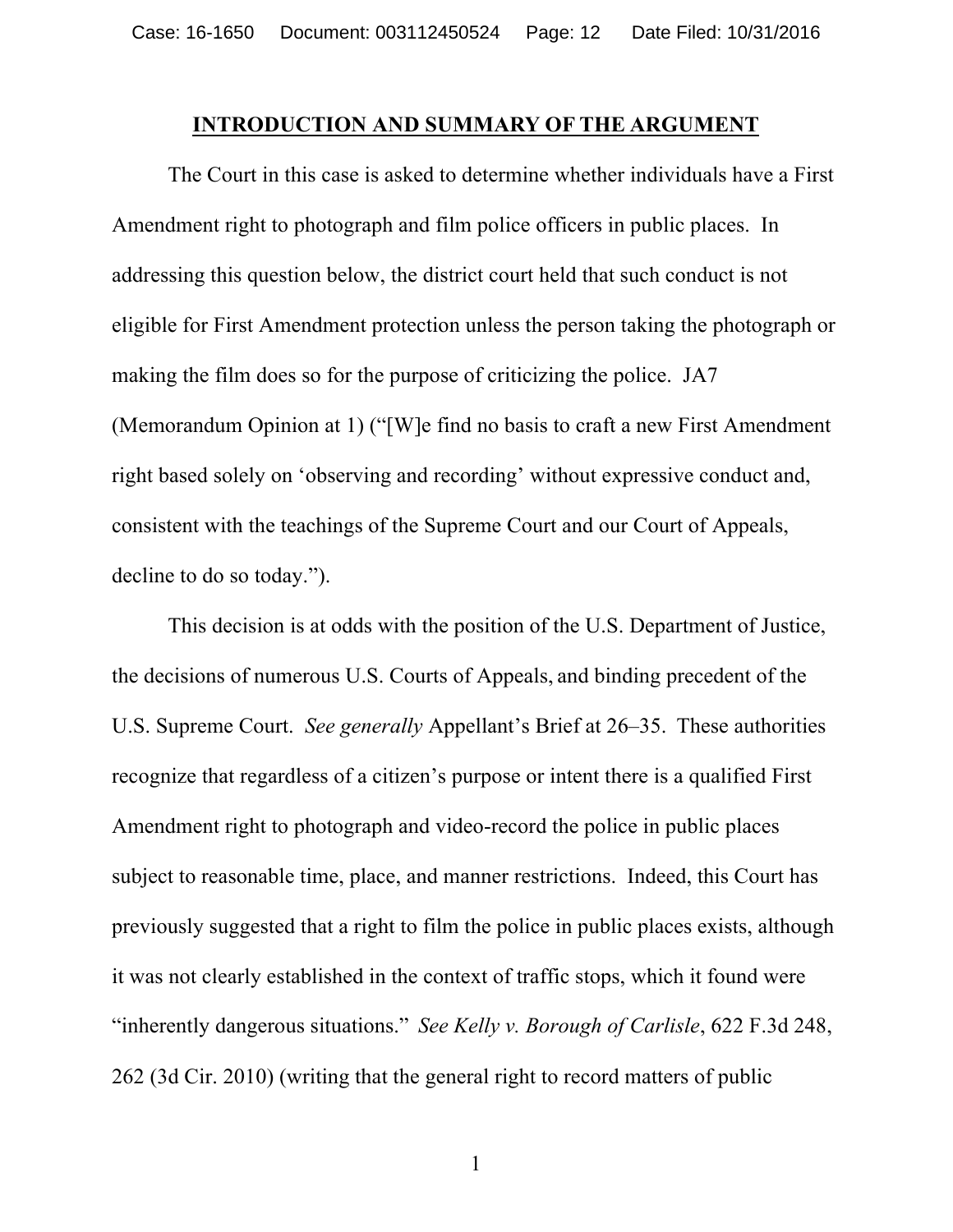concern "*is* clearly established" but is not absolute and is subject to reasonable time, place, and manner restrictions (emphasis in original)).

The district court's decision, if allowed to stand, will hinder the ability of the news media to gather the news and provide the public with information of significant public interest. Today, the first source of information from the scene of a newsworthy event is frequently an ordinary citizen with a smart phone. These witnesses often play a meaningful role in monitoring the functioning of government, particularly when they work with the news media to distribute the information. *See* Claire Wardle et al., *Amateur Footage: A Global Study of User-Generated Content in TV and Online-News Output*, A Tow/Knight Report, at 5 (2014), http://towcenter.org/wp-content/uploads/2014/04/80458\_Tow-Center-Report-WEB.pdf. With the power to contradict or support official accounts of events, images and video shot by eyewitnesses enable the press to tell stories that may not have been told in a different era.

As Fields's and Geraci's interactions with the police show, photographing and filming officers in public places has become a hazardous enterprise, one that can far too easily lead to detention or arrest. The significance of this case thus extends far beyond the individual actors involved. *Amici* urge this Court to recognize the First Amendment's protections for public recording of police actions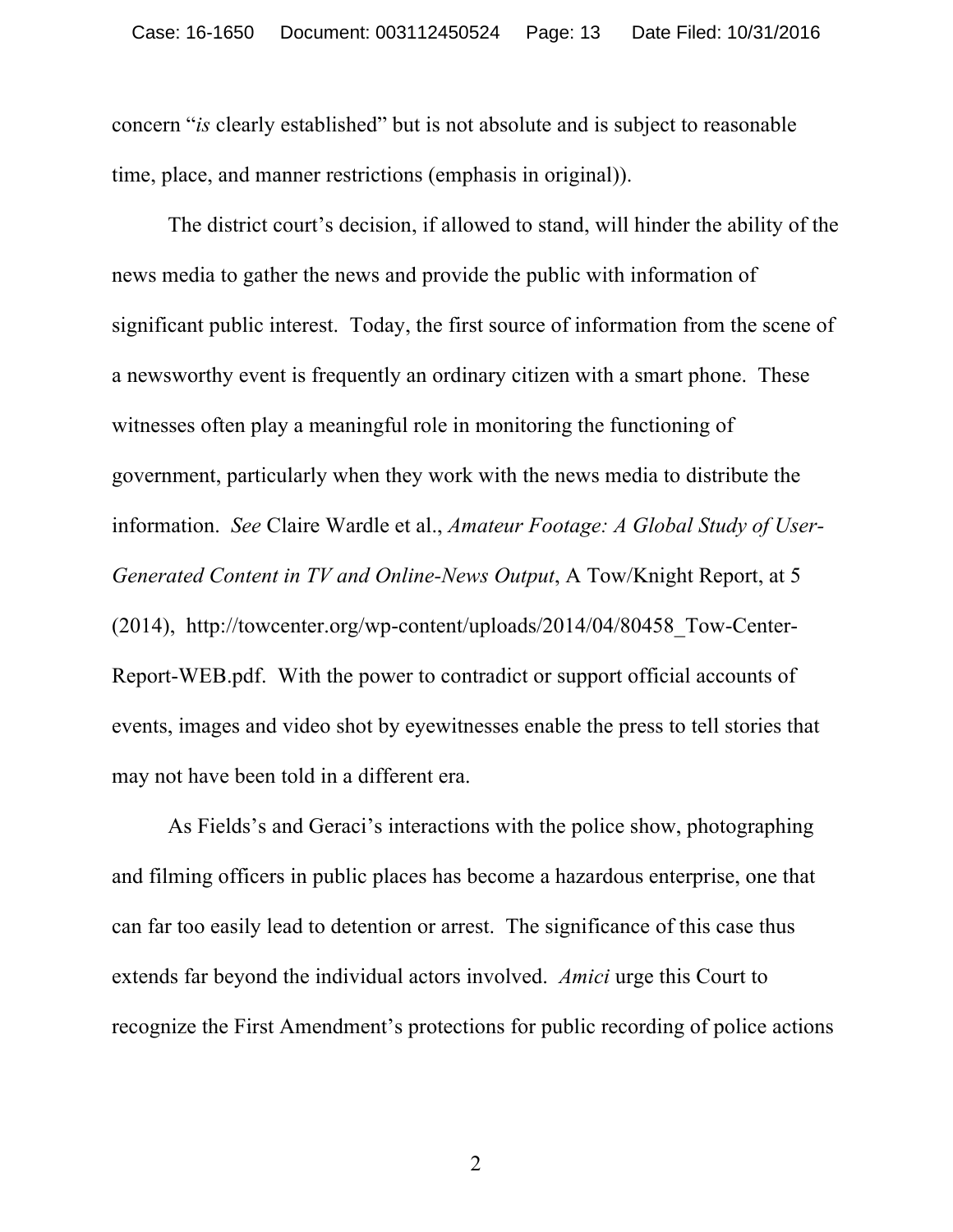by private citizens, and the importance of such protections to the news media and the public generally.

# **ARGUMENT**

**I. The ability of the news media to inform the public about the actions of its government is aided when all citizens, regardless of their purpose or intent, are allowed to photograph and record the police in public places.** 

In covering breaking news events, members of the news media often rely on video taken by bystanders. The district court's decision, if allowed to stand, would interfere with the right to record such video and restrict, if not eliminate, an important source of information on public controversies. The public interest in receiving this information demonstrates the importance of recognizing the First Amendment right to create it.

# **A. By taking photographs and recording video, ordinary citizens provide the news media and the public with increasingly important newsworthy material.**

The United States Supreme Court has repeatedly "emphasize[d] the special and constitutionally recognized role of . . . [the press] in informing and educating the public . . . ." *First Nat'l Bank of Boston v. Bellotti*, 435 U.S. 765, 781 (1978); *see also Saxbe v. Washington Post Co.*, 417 U.S. 843, 863 (1974) (Powell, J., dissenting) ("[The press] is the means by which the people receive that free flow of information and ideas essential to intelligent self-government."). In line with providing the public with information about public affairs, the news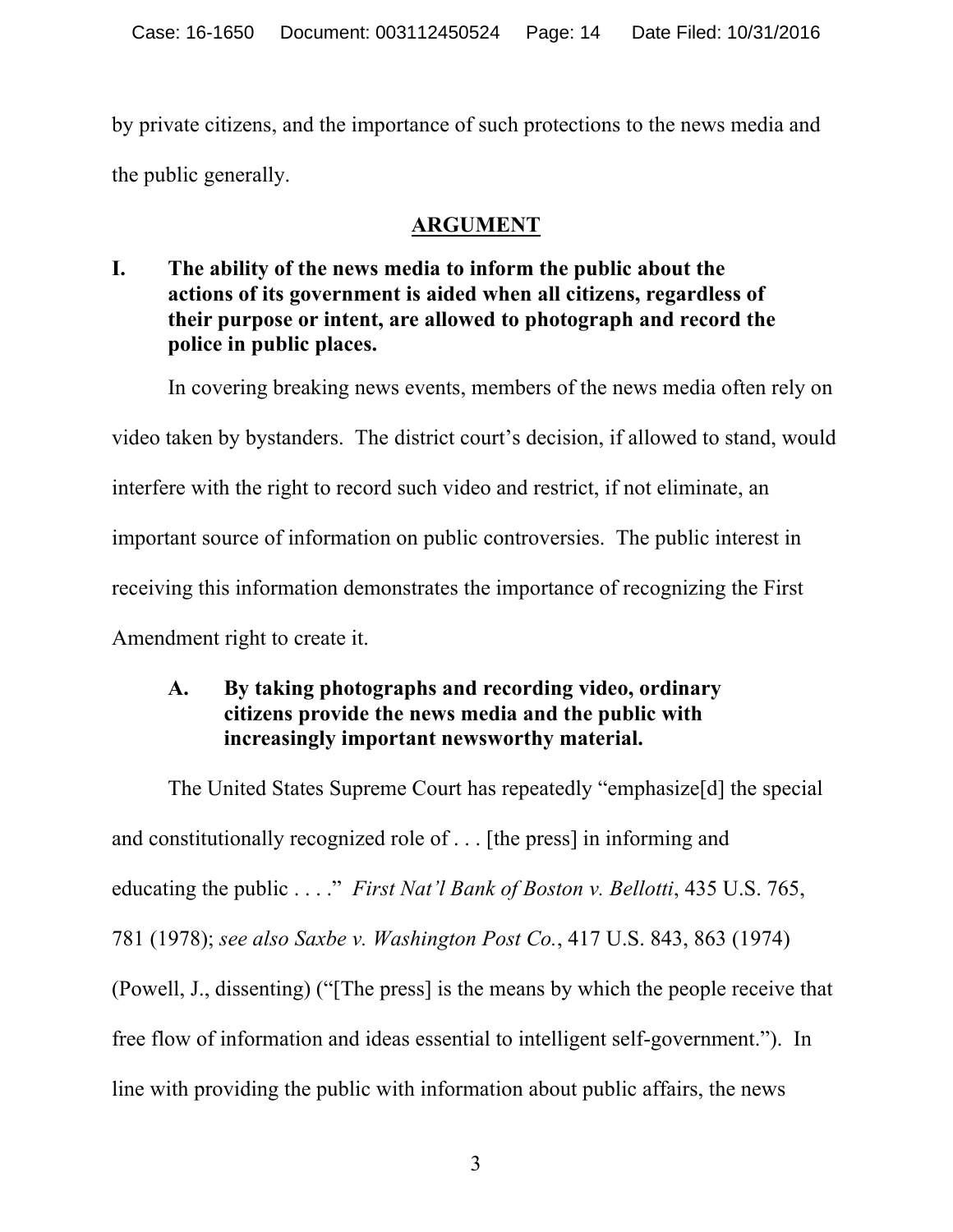media serves as an important and necessary check on governmental power. *See New York Times Co. v. United States*, 403 U.S. 713, 717 (1971) (Black, J., concurring) ("The press was protected so that it could bare the secrets of government and inform the people."); *Herbert v. Lando*, 441 U.S. 153, 185 (1979) (writing that "the [First] Amendment shields those who would censure the state or expose its abuses").

The news media, however, performs none of these functions in isolation, and the law is clear that these constitutional protections apply equally to individuals as they do the institutional press. As explained in *Glik v. Cunniffe*, 655 F.3d 78, 84 (1st Cir. 2011)*, "c*hanges in technology and society have made the lines between private citizen and journalist exceedingly difficult to draw." *Id.* at 84. Because professional journalists may not be the first on site to record a breaking news story, "the news-gathering protections of the First Amendment cannot turn on professional credentials or status." *Id*. Based on such longstanding precedent as noted in *Glik*, "the public's right of access to information is coextensive with that of the press." *Id*. at 83 (internal citation omitted). Additionally, the fact that police officers may be "unhappy they were being recorded during an arrest … does not make a lawful exercise of a First Amendment right a crime." *Id*. at 80 (quoting Boston Municipal Court's dismissal of charge for disturbing the peace).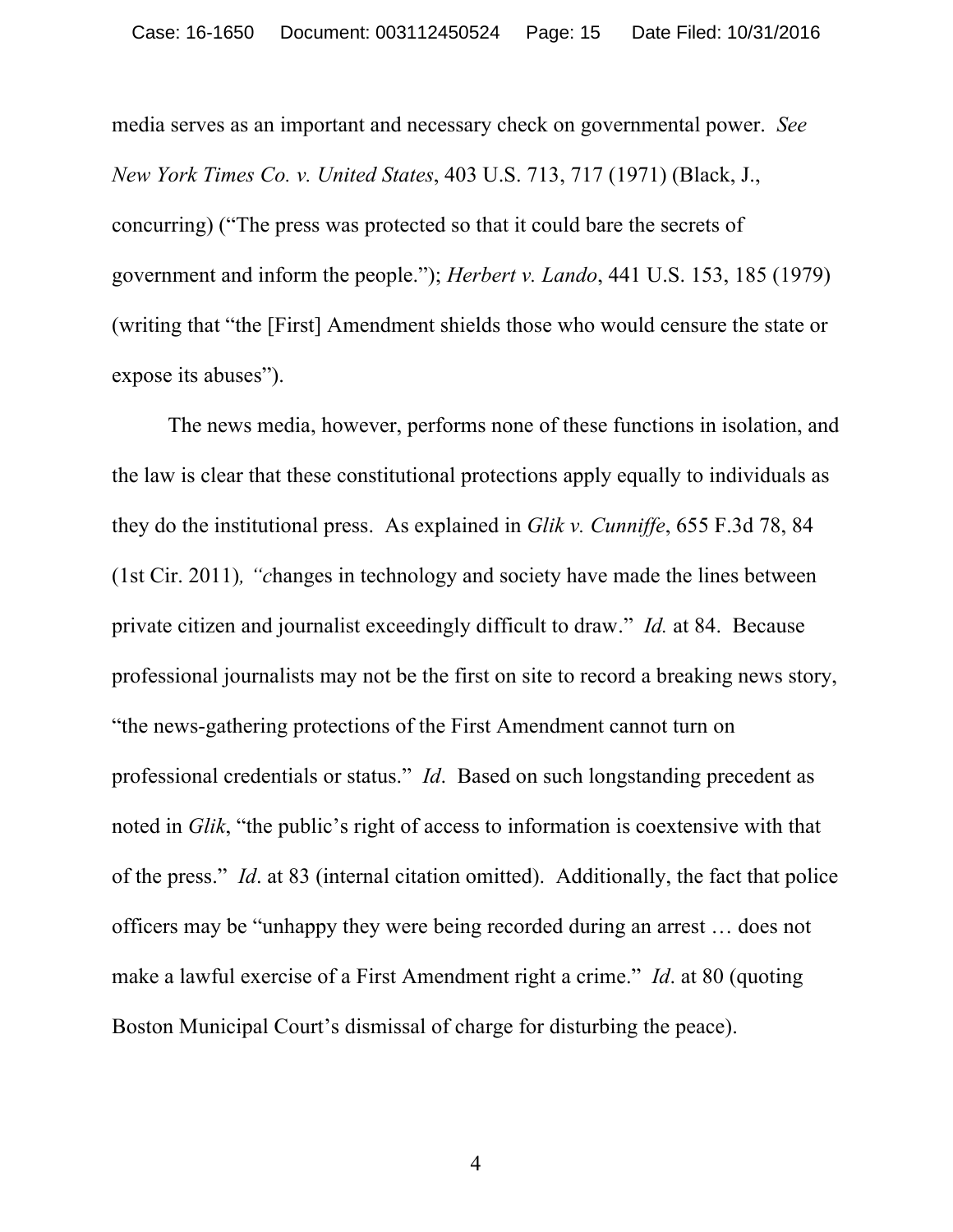The fact that both the news media and any member of the public have the right to engage in this collection of newsworthy information serves the public interest, as newsgathering works best when reporters work with regular citizens. "A reporter," as Justice Douglas wrote, "is no better than his source of information." *Branzburg v. Hayes*, 408 U.S. 665, 722 (Douglas, J., dissenting). Citizen-generated video and other content constitutes an increasingly important source of information for members of the news media and has helped journalists expose governmental abuse. *See* Seth F. Kreimer, *Pervasive Image Capture and the First Amendment: Memory, Discourse, and the Right to Record*, 159 U. Pa. L. Rev. 335, 341 (2011) ("In public discourse, pervasive image capture allows its users to hold public actors accountable and to participate effectively in public dialogue."). This is especially true in the context of police encounters with members of the public, the facts of which are often disputed. *See generally* Geoffrey J. Derrick, *Qualified Immunity and the First Amendment Right to Record Police*, 22 B.U. Pub. Int. L.J. 243, 259 (2013) ("Citizen recording is perhaps the most effective form of police oversight because so many citizens possess recording devices and the marginal cost of recording is close to zero.").

George Holliday's video of the 1991 police beating of Rodney King in Los Angeles is perhaps the most famous example of citizen-created video that shows how the news media can work with bystanders to inform the general public. *See*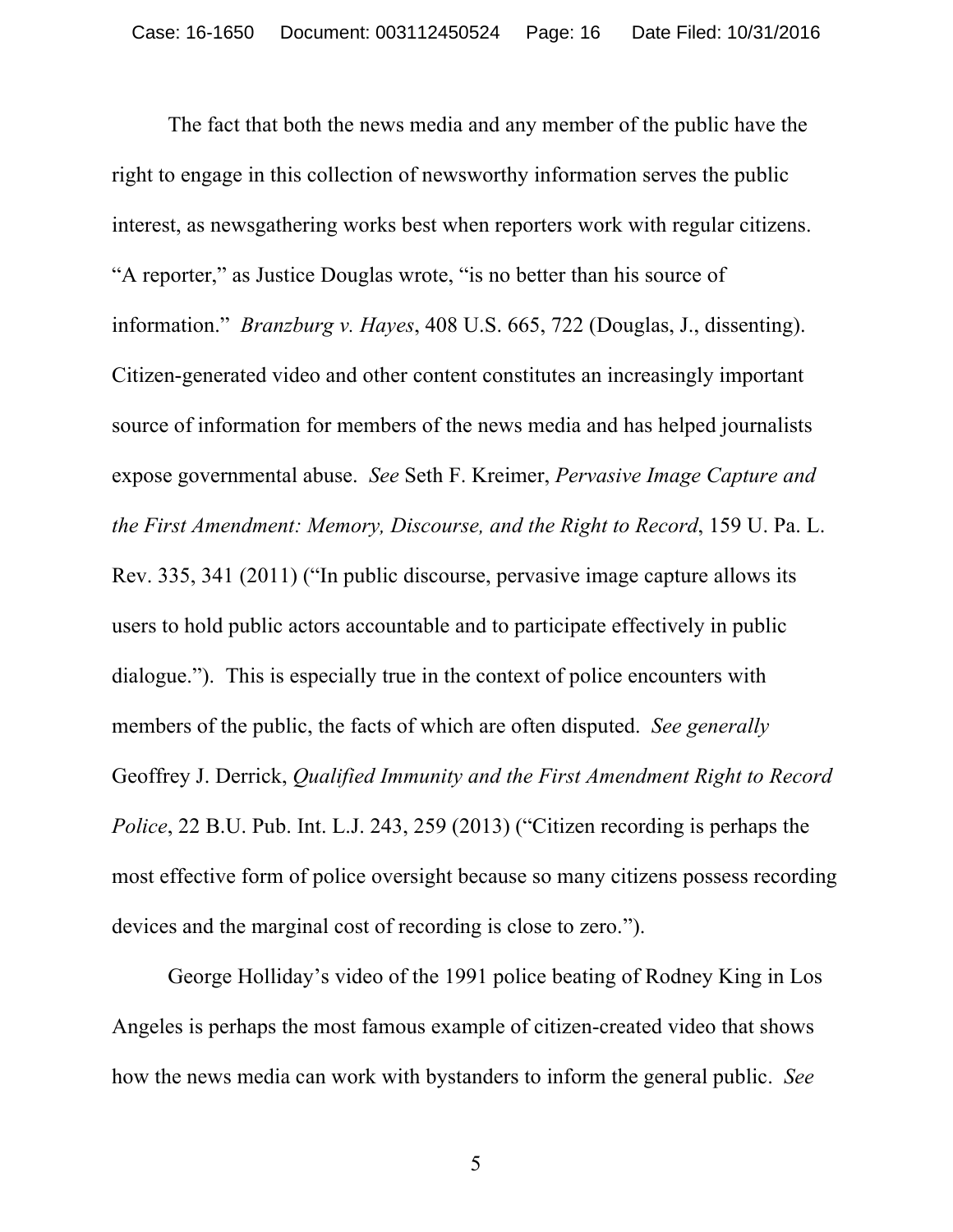Paul Pringle and Andrew Blankstein, *King Case Led to Major LAPD Reforms*, L.A. Times (June 17, 2012), http://articles.latimes.com/2012/jun/17/local/la-me-0618-king-lapd-20120618. After Los Angeles Police Department ("LAPD") officials rejected Holliday's attempts to provide them with the video, Holliday delivered the footage to KTLA, a local TV news station. KTLA broadcast the footage the following night, setting in motion a sequence of events that resulted in the video being seen by millions and spurring reforms within the LAPD. *Id.*

Many stories are not only enhanced by citizen-generated content, but may well have never been told without it. Although it is impossible to say definitively, it is unlikely that the story of Rodney King's beating would have come to light without the actions of George Holliday. As the Christopher Commission, an independent commission formed to investigate the LAPD in the wake of the Rodney King case, wrote:

Our Commission owes its existence to the George Holliday videotape of the Rodney King incident. Whether there even would have been a Los Angeles Police Department investigation without the video is doubtful, since the efforts of King's brother, Paul, to file a complaint were frustrated, and the report of the involved officers was falsified.

Report of the Independent Commission on the Los Angeles Police Department at ii (1991).

Media coverage of the many recent police shootings has also benefitted from eyewitness video. Last year, Feidin Santana, a 23-year-old barber, recorded North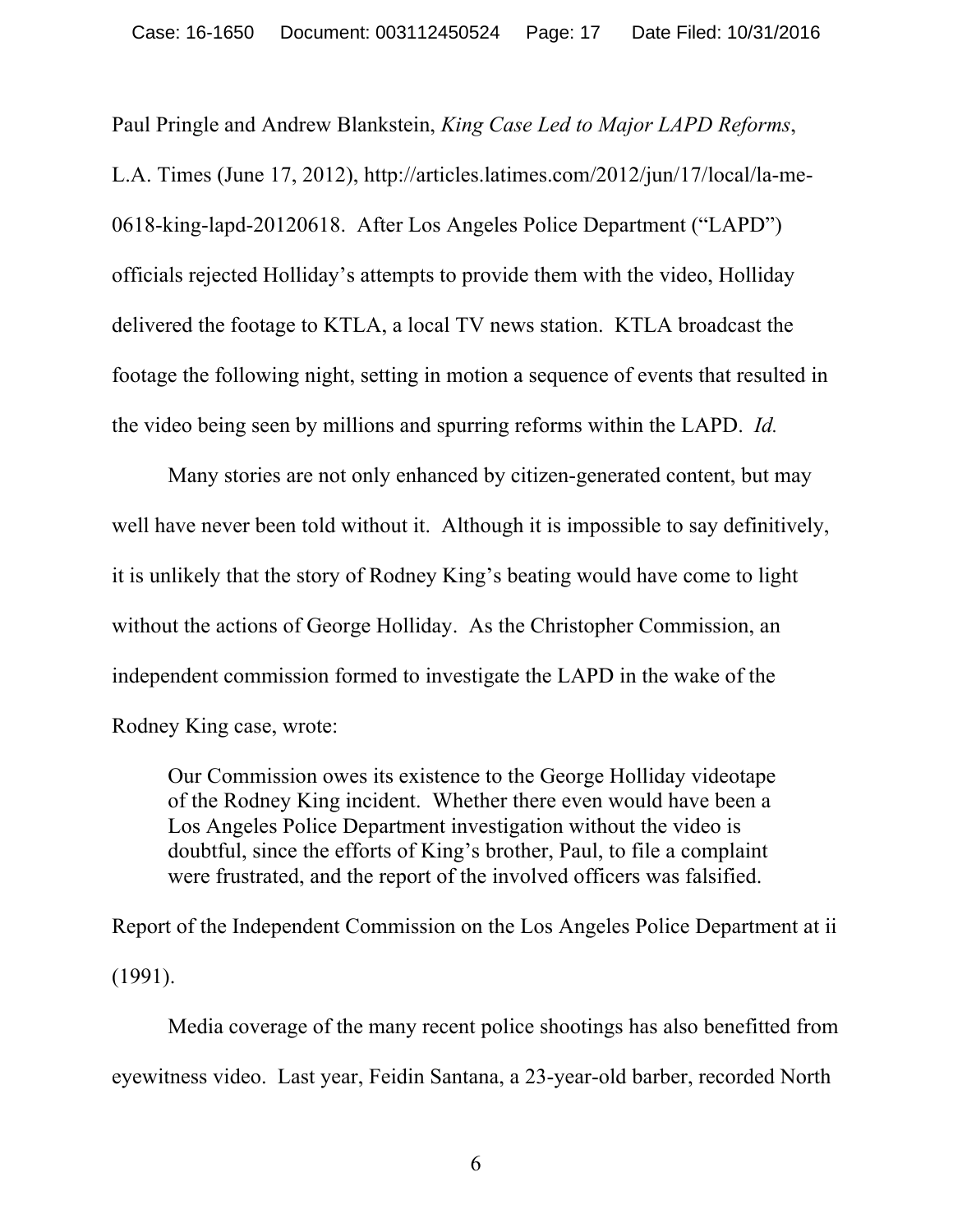Charleston, S.C., police officer Michael Slager shooting Walter Scott, a motorist whom Slager had stopped because of a broken tail light. The video, which aired on newscasts nationwide, showed Slager shooting Scott in the back multiple times after Scott had attempted to flee. Santana's video contradicted initial accounts from the police and Slager's attorney, who had said that Slager had feared for his life. *See* Mark Berman, *S.C. Investigators Say They Thought Fatal Police Shooting was Suspicious Before Video Emerged*, Wash. Post (Apr. 10, 2015), http://wapo.st/2eHk0qD. In addition to leading to the officer's indictment for murder, the video has caused many to question whether, if not for its presence, "the officer's narrative of . . . [the] struggle would have ever been truly challenged." *Id.*

The shooting of Alton Sterling this summer in Baton Rouge, La., raises similar issues. Two bystanders' video recordings show two Baton Rouge officers first pinning down Sterling and then shooting him twice in the chest, and again four more times. Zack Kopplin and Justin Miller, *New Video Emerges of Alton Sterling Being Killed by Baton Rouge Police*, The Daily Beast (July 7, 2016), https://perma.cc/G6AC-XSNF. The footage shows one officer tackling Sterling and both officers pushing him onto his back with their guns drawn. *Id.*; *see also* Maya Lau and Bryn Stole, *'He's got a gun! Gun': Video shows fatal confrontation between Alton Sterling, Baton Rouge police officer*, The Advocate (July 5, 2016, 7:00 AM), https://perma.cc/SA7Q-W6E4. With Sterling still laying on his back,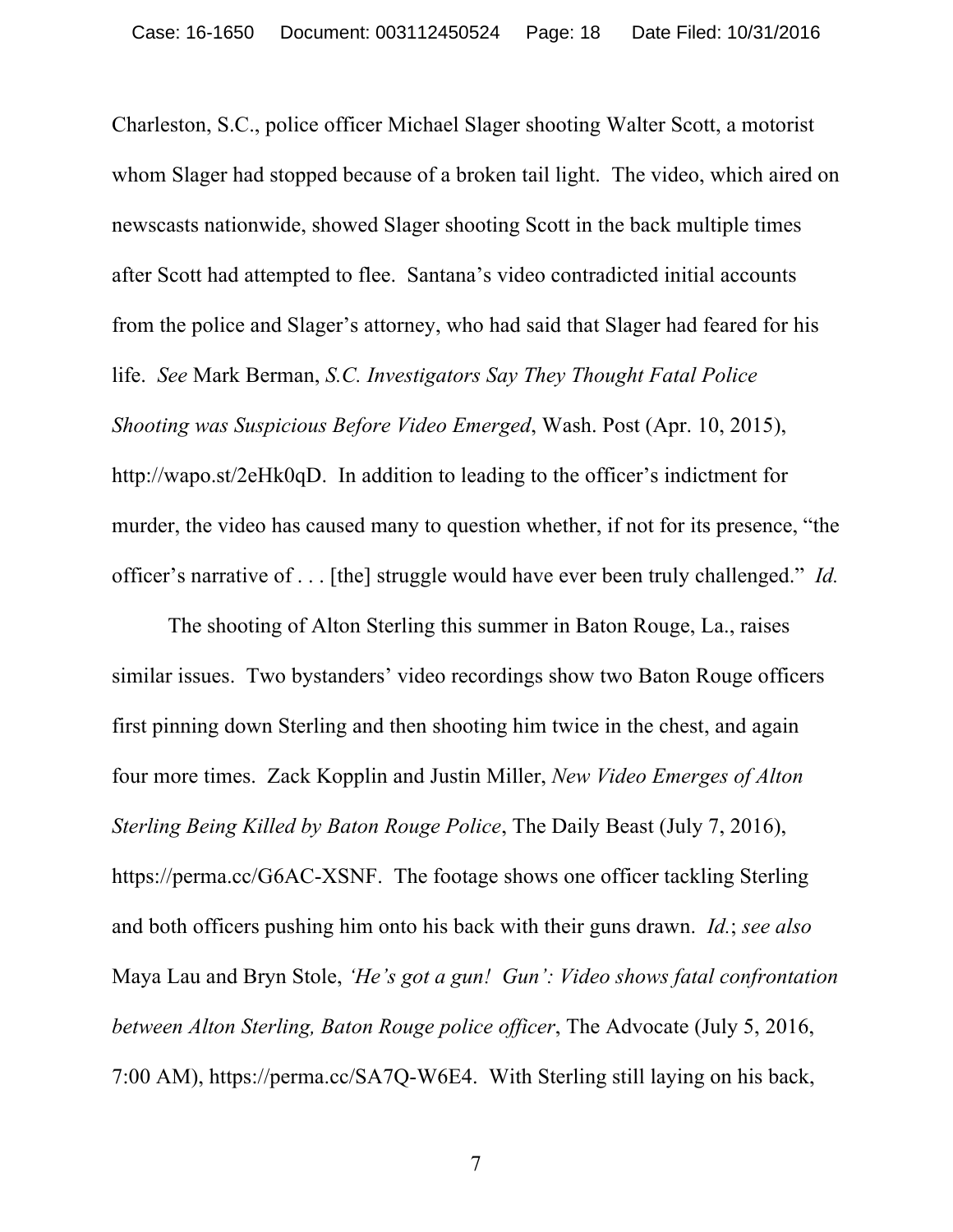the officers continue to point their guns in his face, then shoot multiple times. There is no indication in the video recordings that Sterling reached for a gun. *Id.* In response to the video, the Baton Rouge Police Department put both officers on paid administrative leave, and the U.S. Justice Department said that it would separately investigate the shooting. *Id.*; *see also* Joshua Barajas, *Second graphic video of Alton Sterling shooting emerges*, PBS (July 6, 2016, 6:12 PM), https://perma.cc/7SVG-HUKB.

Even when the details of an incident are not necessarily disputed, eyewitness recordings can still help tell a story in a more complete way. The death of Eric Garner, a Long Island man who died on a sidewalk as police officers tried to detain him, brought the question of how police handle arrests—Garner had told the officers that he could not breathe as he was kept in a choke hold—to the forefront of a national conversation on race relations and other issues relating to the state of policing in America. *See, e.g.,* J. David Goodman, *Man Who Filmed Fatal Police Chokehold Is Arrested on Weapons Charges*, New York Times (Aug. 3, 2014), http://nyti.ms/2fh5G8N. There is no doubt that the case would not have received the attention it did if bystanders had not recorded the arrest on cell phones.

Similarly, after a Minnesota police officer fatally shot Philando Castile during a traffic stop in July, Castile's girlfriend, Diamond Reynolds, used Facebook to livestream the harrowing aftermath, bringing the final moments of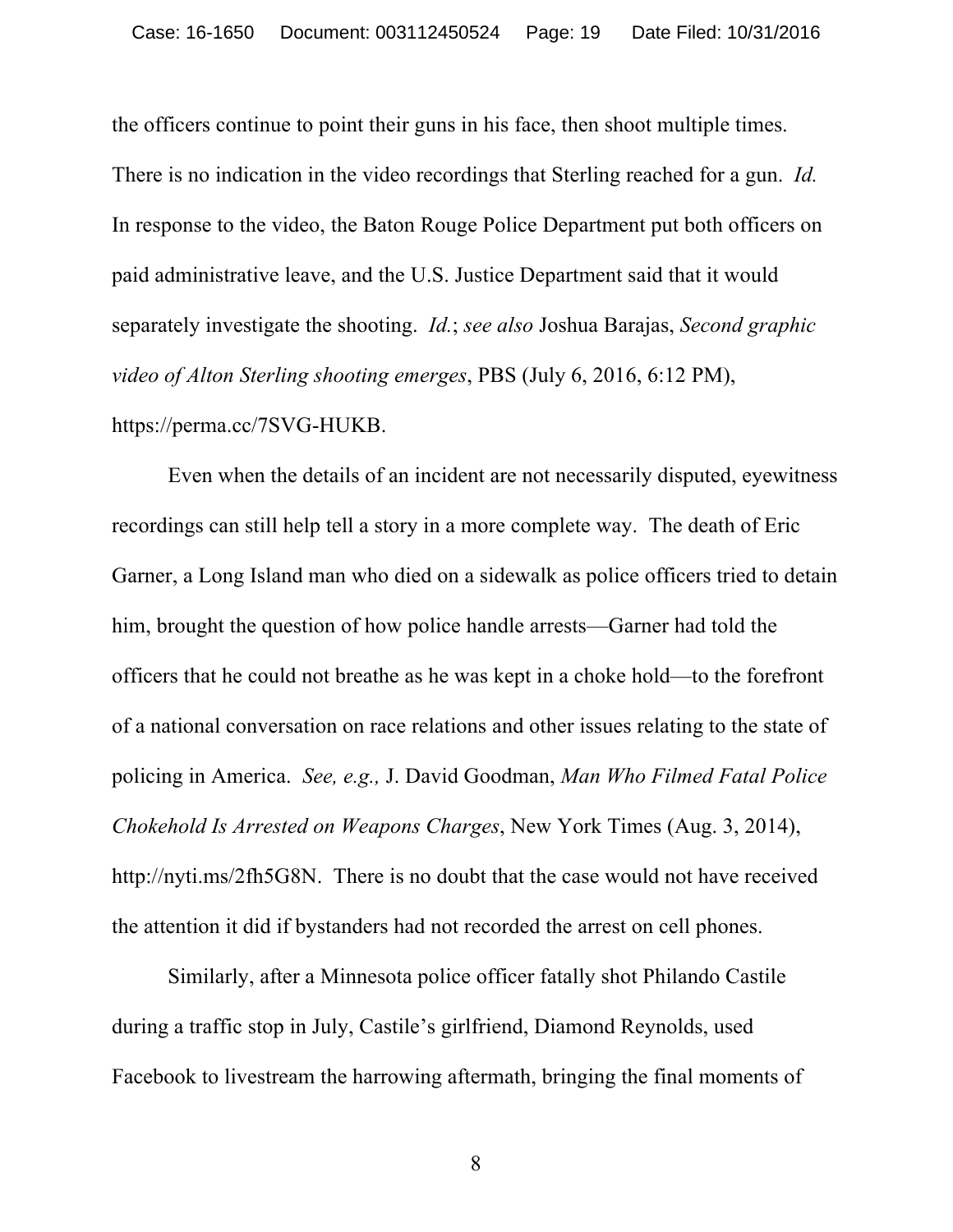Castile's life to the public as they occurred. Catherine E. Shoichet, *Facebook Live video offers new perspective on police shootings*, CNN (July 7, 2016, 3:37 PM), https://perma.cc/6DUD-9PV2. This video was then used by the news media to report the story. When a sniper shot and killed five police officers the very next day in Dallas, Texas, bystanders likewise streamed footage of the tragedy. Manny Fernandez, Richard Pérez-Peña, and Jonah Engel Bromwich, *Five Dallas Officers Were Killed as Payback*, N.Y. Times (July 8, 2016), https://perma.cc/M7QK-QA4H; *see also* Hasani Gittens and Alex Johnson, *'All of a Sudden, You've Seen Them Just Fall': Witnesses Recount Dallas Horror*, NBC News (July 8, 2016, 3:25 AM), https://perma.cc/J6J8-MAHG*.* The news media quickly identified, worked to verify, and distributed this important footage to the public when reporting on these events, improving not only the timeliness but also the accuracy and depth of its reporting. *See, e.g., id.; see also* Eliott C. McLaughlin, *Woman streams aftermath of fatal officer-involved shooting*, CNN (July 8, 2016, 4:57 AM), https://perma.cc/3MLV-P56U; Camila Domonoske and Bill Chappell, *Minnesota Gov. Calls Traffic Stop Shooting 'Absolutely Appalling At All Levels'*, NPR (July 7, 2016, 7:19 AM), https://perma.cc/L56F-N2ZY.

Video evidence is useful whether it comes from a bystander or another source, like a patrol car dashcam, an officer's body-worn camera, or other surveillance video. Its release serves the public interest in understanding what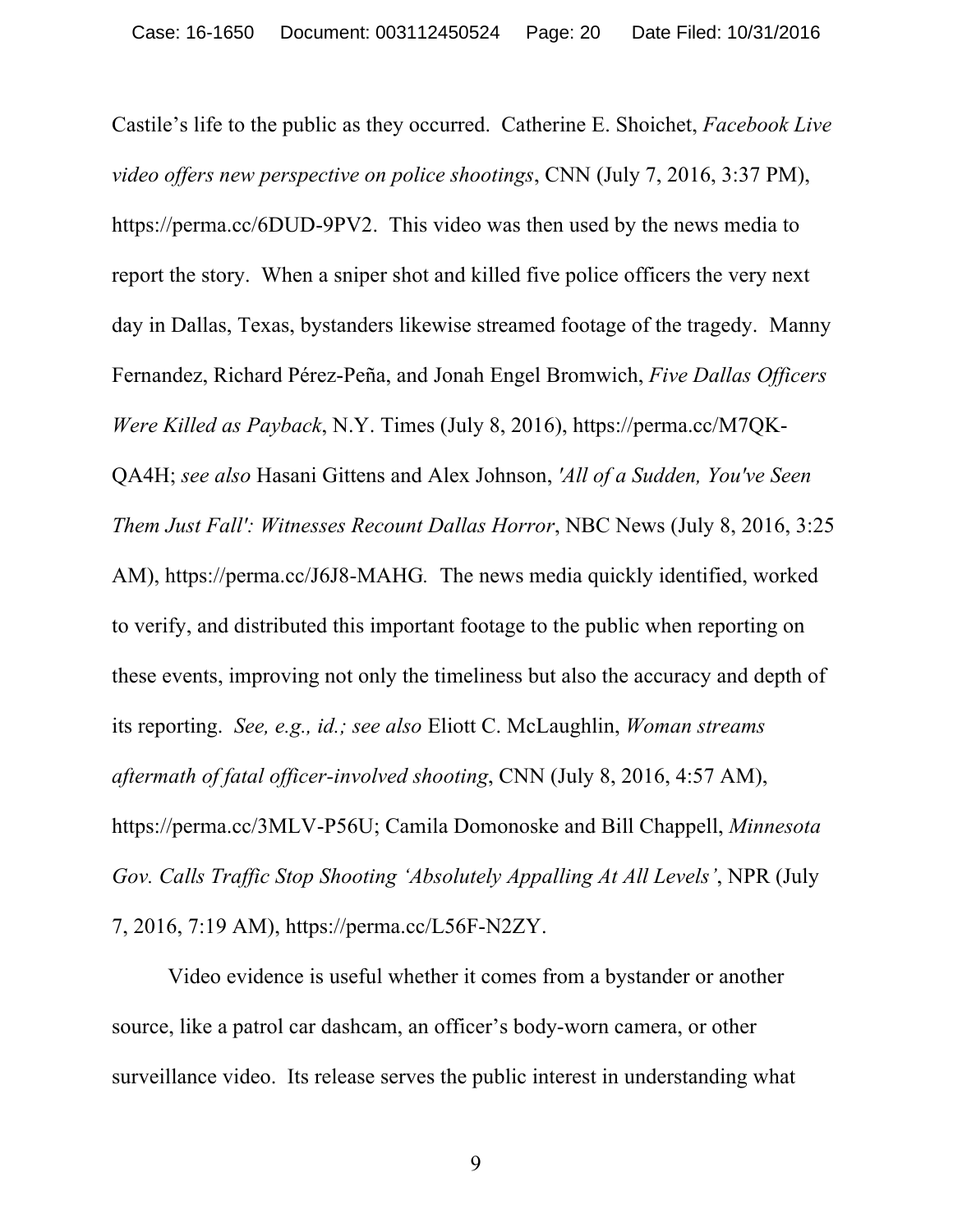actually happened in a disputed event, regardless of which side it favors, if any. It may demonstrate that police properly performed their duties or were falsely accused. In October 2015, a woman from New Jersey filed a complaint with a police department in which she asserted that an officer yelled at her and pulled a gun on her during a traffic stop. *See* Bryan Laplaca, *Video Refutes Woman's Alleged Claim Pequannock Officer Pointed Gun at Her*, NorthJersey.com (Dec. 4, 2015. 10:15 AM), http://www.northjersey.com/news/

crime-and-courts/video-refutes-woman-s-alleged-claim-pequannock-officerpointed-gun-at-her-1.1465762. Dashcam footage from the traffic stop in question showed that the woman had fabricated the story, leading officials to charge her with making a false report to law enforcement. *Id.* 

On the other hand, dashcam video from a patrol car showed officers from the City of Gardena, Calif., shoot two suspects, one fatally, in 2013 during an arrest. *See* Richard Winton, *Gardena police shooting video: Justified or 'coldblooded' killing?*, Los Angeles Times (July 15, 2014), http://lat.ms/1dZOXl1. When the city lost its fight to keep the video sealed, members of the public were finally given an opportunity to judge for themselves whether the unarmed suspects were a threat to police, and quickly learned why the city had settled a civil suit with family members for \$4.7 million, even though officials had argued the shooting was justified. *Id.*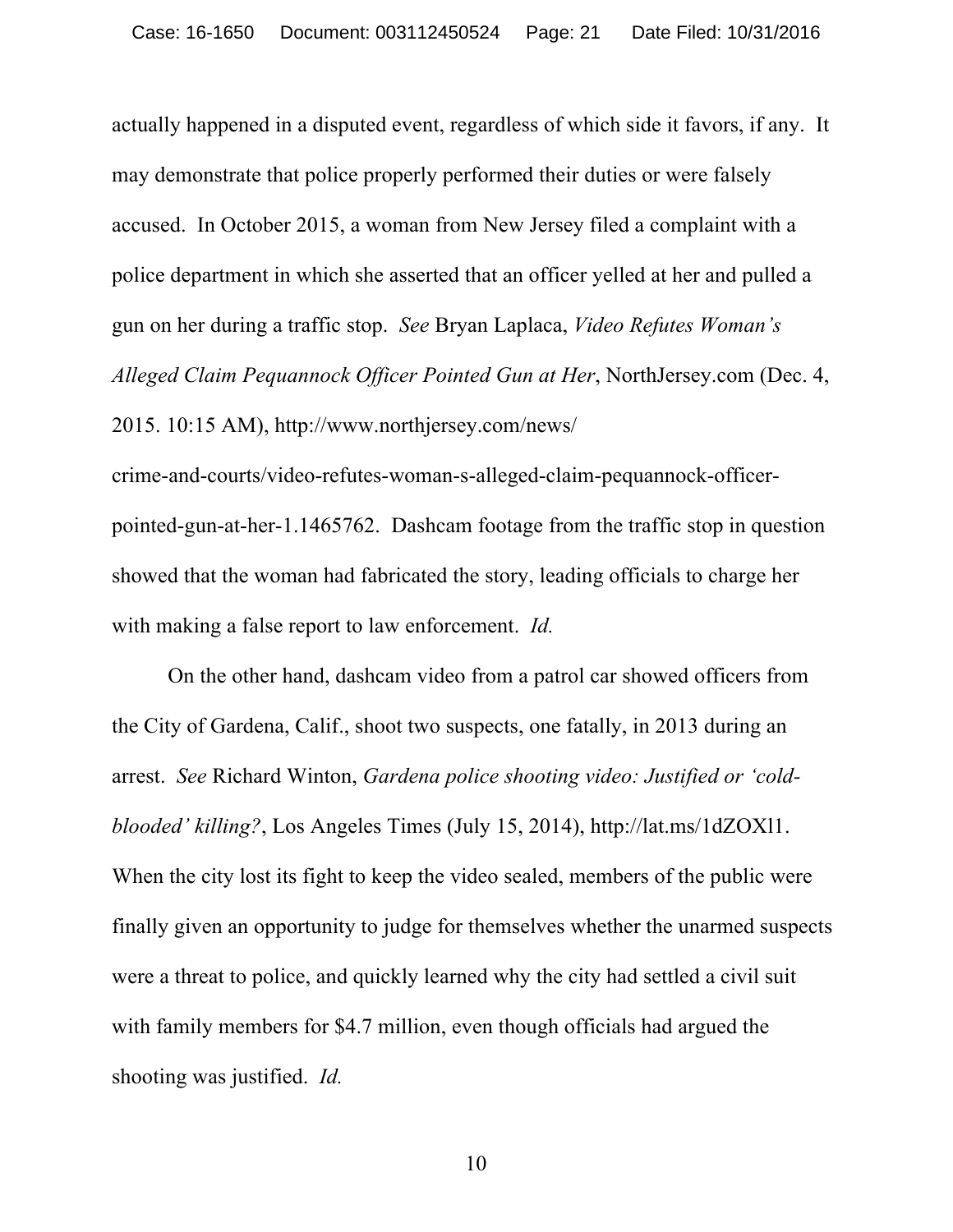The benefits of using eyewitness-created content extends to the most important issues of our times. One report has suggested that it would have been impossible for news outlets to tell the story of the Syrian conflict without the use of video clips from witnesses due to limitations placed on journalists when entering and moving around the country. *See* Wardle, *Amateur Footage* at 4, 20-21 (2014); *see also* Heather Murphy, *A Guide to Watching Syria's War*, N.Y. Times (Mar. 19, 2013, 2:52 PM), http://nyti.ms/2f6CH4L (stating that "[a]mateur video has been pivotal to the way the conflict in Syria is understood").

With the ubiquity of mobile phones that contain high-tech cameras, video content generated by witnesses and bystanders has become a common component of news programming. A 2014 study of eight international 24-hour news channels found that "an average of 11 pieces of [user-generated content] were used every day on television by [the] news organizations [studied]." Wardle at 13. Another study of eight popular news websites uncovered that the sites collectively used 237 items of citizen-created video per day, with *The New York Times* using on average 20 pieces per day. Pete Brown, *A Global Study of Eyewitness Media in Online Newspaper Sites*, Eyewitness Media Hub, at 9 (2015), http://eyewitnessmediahub.com/uploads/browser/files/Final%20Press%

20Study%20-%20eyewitness%20media%20hub.pdf.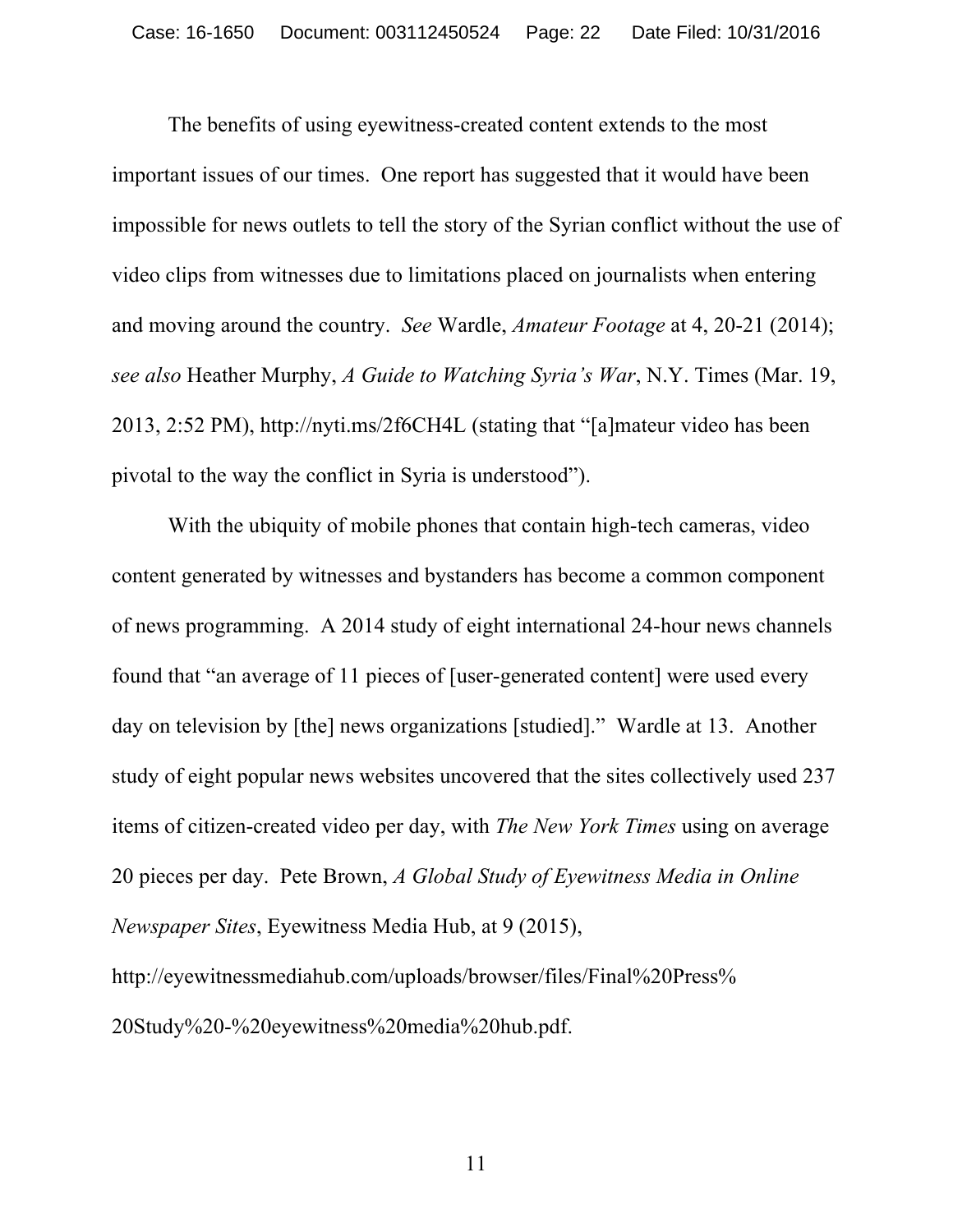The benefits of this material are significant. At the outset, bystander video enriches the stories journalists tell, routinely adding a distinct, first-person perspective to news coverage. Reflecting on the use of such content on *The New York Times*' website, the researchers of the website study concluded that it "was almost entirely found in well produced, highly polished videos that added depth and colour to nuanced world news stories, further demonstrating the capacity of eyewitness media to inform audiences in ways that simply would not be possible without it." Brown at 51.

Although eyewitnesses who video-record events can distribute the content without the assistance of traditional media through websites like YouTube, Facebook, and Twitter, involvement of the news media often means that the content will reach a larger and more mainstream audience, will often be verified for authenticity in an effort to ensure the audience is not misled, and can be accompanied by helpful commentary that assists viewers in understanding the context in which the photograph or footage appears. The dissemination of citizengenerated content by the news media is thus a great benefit to the public, and its creation must be protected by the First Amendment.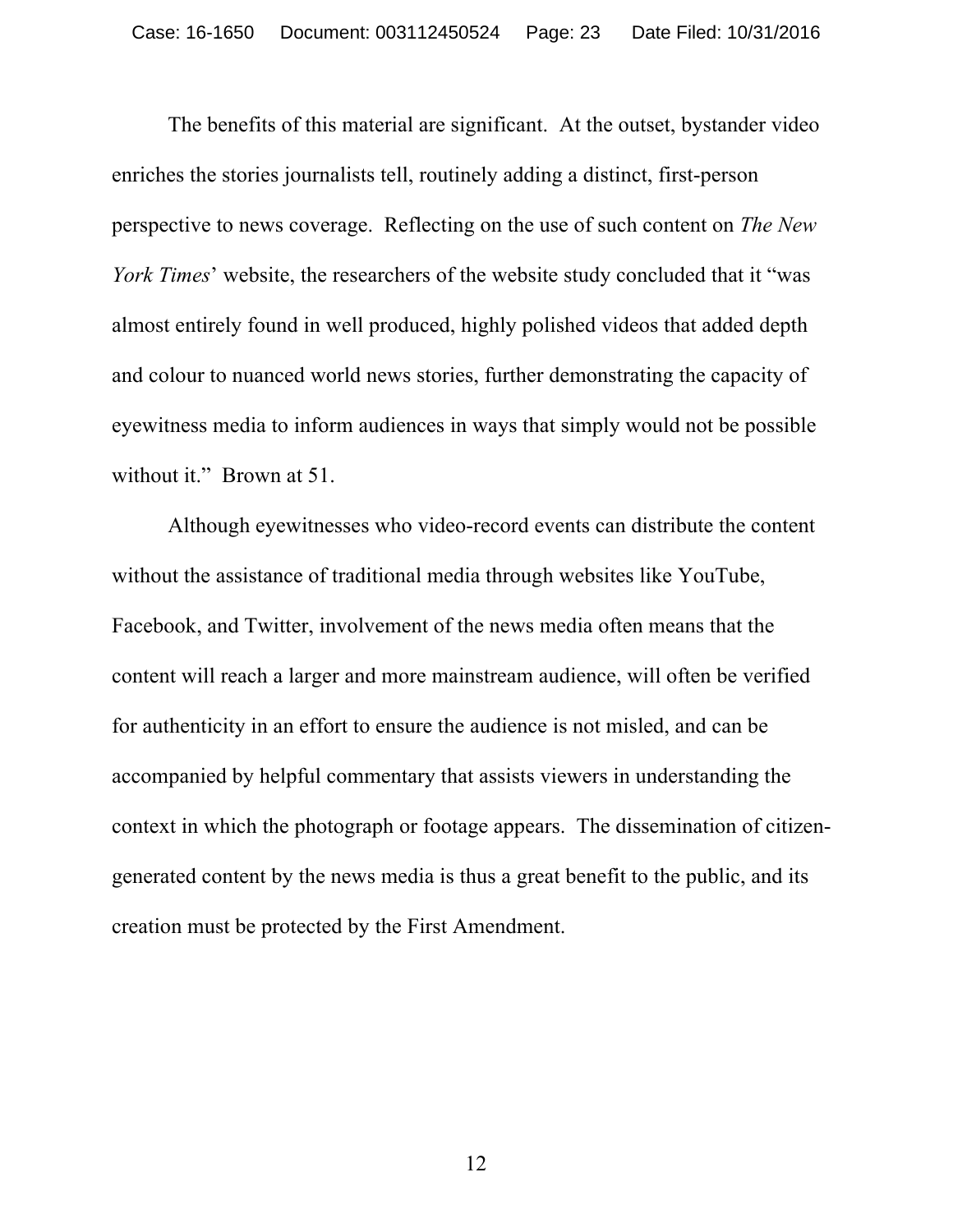## **B. The district court's decision stands to suppress the creation of video content relating to police officers and will thereby hinder the news media in gathering news.**

By finding that ordinary citizens observing police activity in public have no constitutional protections when they try to record the event, the district court interferes with the general public's right to learn about critically important public controversies. After all, if it becomes even more common for officers to arrest citizens who peacefully record their activities, it is reasonable to conclude that fewer citizens will engage in such conduct. "Gathering information about government officials in a form that can readily be disseminated to others serves a cardinal First Amendment interest in protecting and promoting 'the free discussion of governmental affairs,'" *Glik*, 655 F.3d at 82 (internal citation omitted), and this "role cannot be performed if citizens must fear criminal reprisals when they seek to hold government officials responsible by recording . . . an interaction between a citizen and a police officer." *Commonwealth of Massachusetts v. Hyde*, 434 Mass. 594, 612 (2001) (Marshall, C.J., dissenting from majority opinion on statutory interpretation of surreptitious recording law).

Individuals may choose to record newsworthy events involving the police even when they have no interest in criticizing officers' actions. Under the district court's decision, these citizens would be deprived of the First Amendment's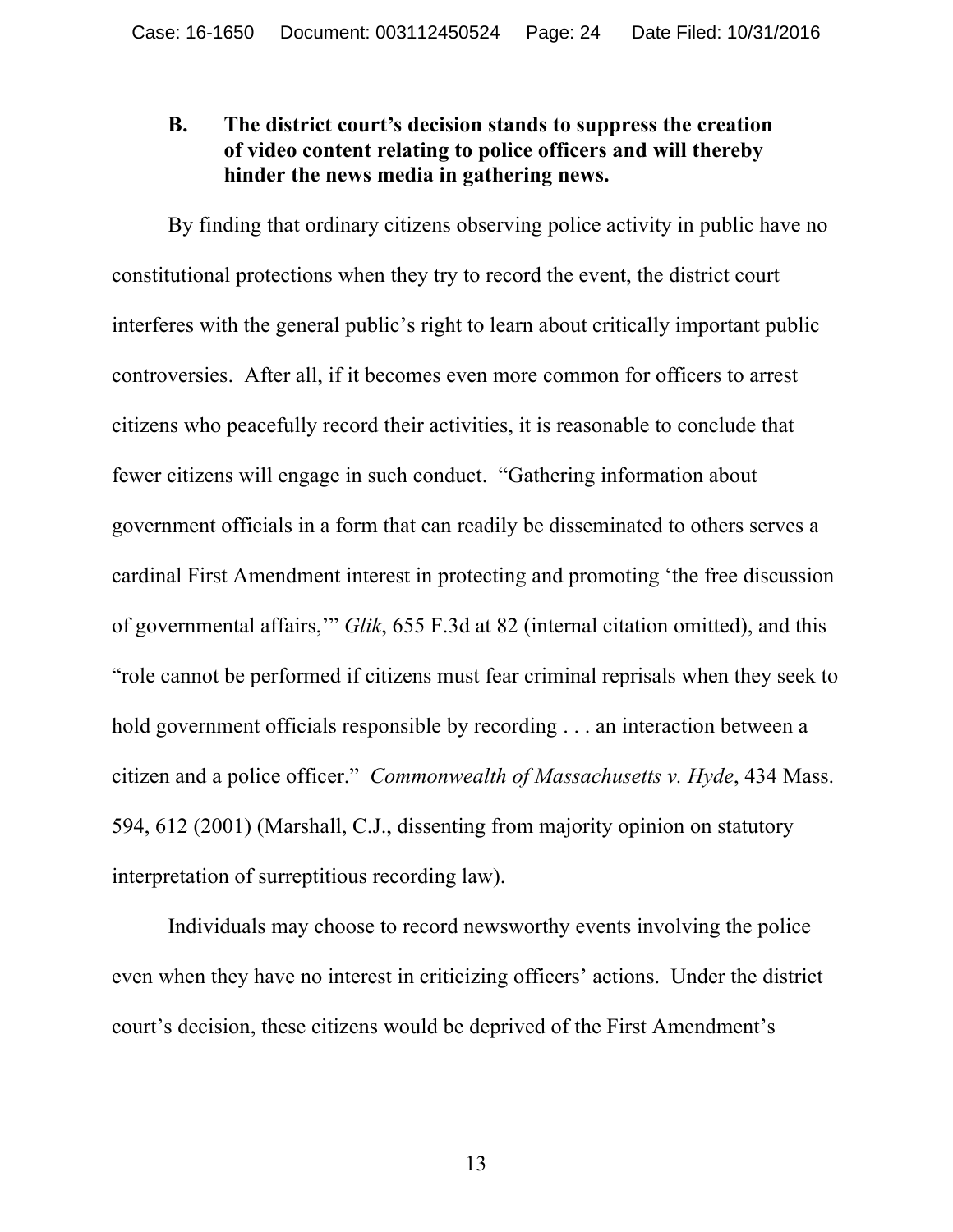protection when shooting these images, leaving them at risk of being arrested or detained.

For example, a tourist's video of the Critical Mass bike ride through Times Square in July of 2008, which was uploaded to YouTube and widely distributed by the news media, starts by showing cyclists crossing through an intersection. Sewell Chan, *Police Investigate Officer in Critical Mass Video*, N.Y. Times (July 28, 2008, 5:07 PM), http://cityroom.blogs.nytimes.com/2008/07/28/policeinvestigate-officer-in-critical-mass-video/. It then pans to the left and generally focuses on two police officers. Less than ten seconds later, one of the two officers, Patrick Pogan, is shown violently knocking a cyclist from his bike. Prosecutors dismissed charges against the cyclist after the video, which contradicted Pogan's account of the situation, surfaced. *See* John Eligon, *Charges Against Shoved Cyclist Are Dropped*, N.Y. Times (Sept. 5, 2008), http://nyti.ms/2ecpuGq. Pogan was later convicted of filing a criminal complaint that contained false statements. *See* John Eligon, *Ex-Officer Convicted of Lying About Confrontation with Cyclist*, N.Y. Times (Apr. 29, 2010), http://nyti.ms/2dY95rq. It does not appear that the tourist who shot the video even intended to record the officer. But under the district court's rationale, the tourist was without First Amendment protection when filming Pogan.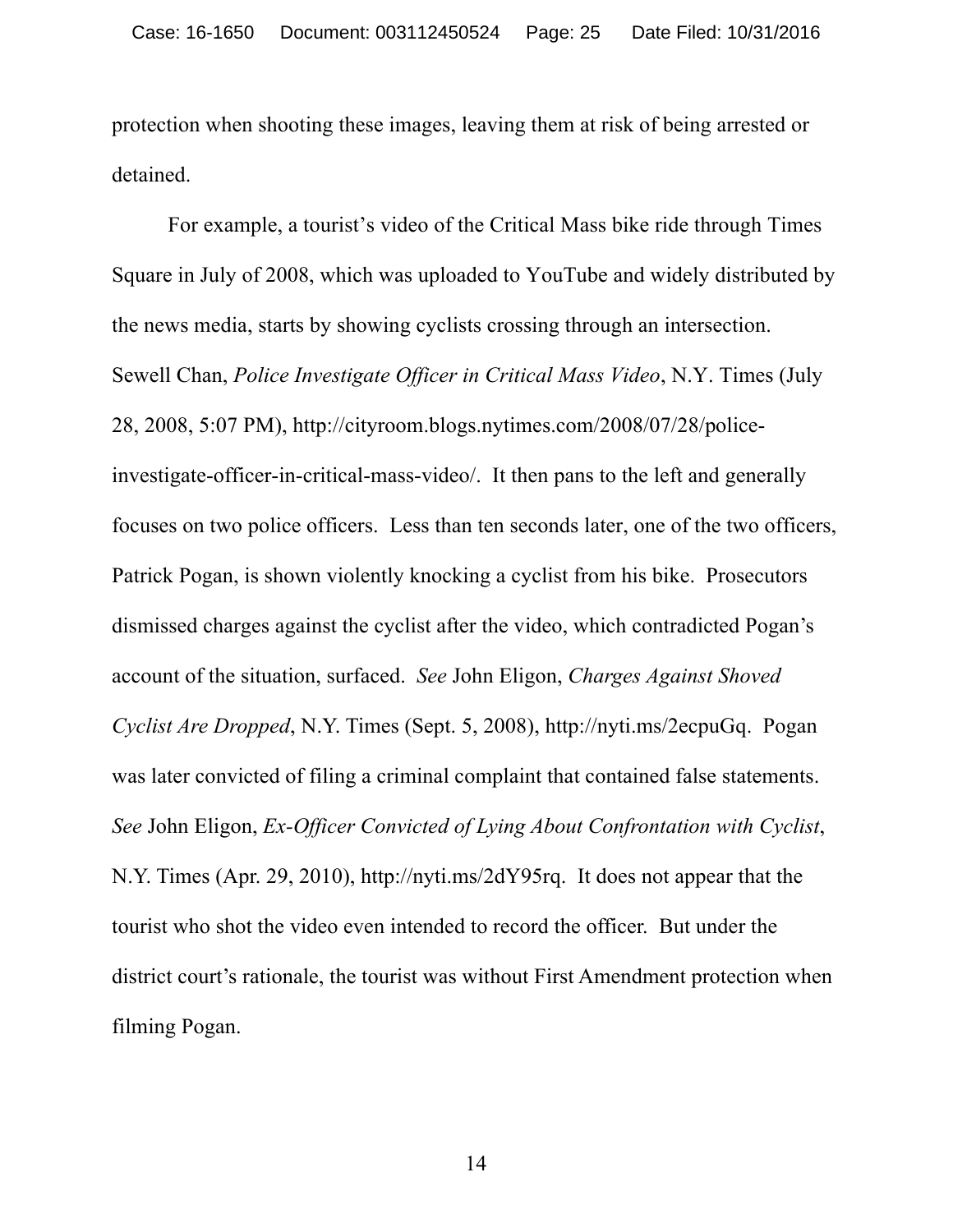The video recorded by Feidin Santana of Officer Slager shooting Walter

Scott, *supra*, also was shot with an intent to observe, not criticize. When asked in

an interview why he filmed Slager, Santana said:

I recorded the video so maybe that he [Officer Slager] can feel that someone is there. Like I say, it was an empty spot. There were just the three of us in that moment and, like I say, I couldn't tell what was going to happen. So I just wanted him to know that he is not by himself.

USA TODAY, *Man who Filmed S.C. Cellphone Video Breaks his Silence*,

YouTube (Apr. 9, 2015), https://www.youtube.com/watch?v=CVVtJf\_RXe4.

This is similar to the purpose expressed by plaintiffs-appellants Fields and Geraci here. After all, much like Fields and Geraci, it does not appear that Santana uttered any words at the scene suggesting that he was making the recording to oppose police activity. *See* JA17 (Memorandum Opinion at 11) (writing that "[n]either Fields nor Geraci direct us to facts showing at the time they took or wanted to take pictures, they asserted anything to anyone"). Santana's conduct appears to have been "non-confrontational." *Id.* at 12. Thus, under the district court's rationale, Santana would not have had a First Amendment right to record Officer Slager—a troubling thought considering that Santana's video has become one of the most important pieces of witness video since George Holliday filmed LAPD officers beating Rodney King in 1991.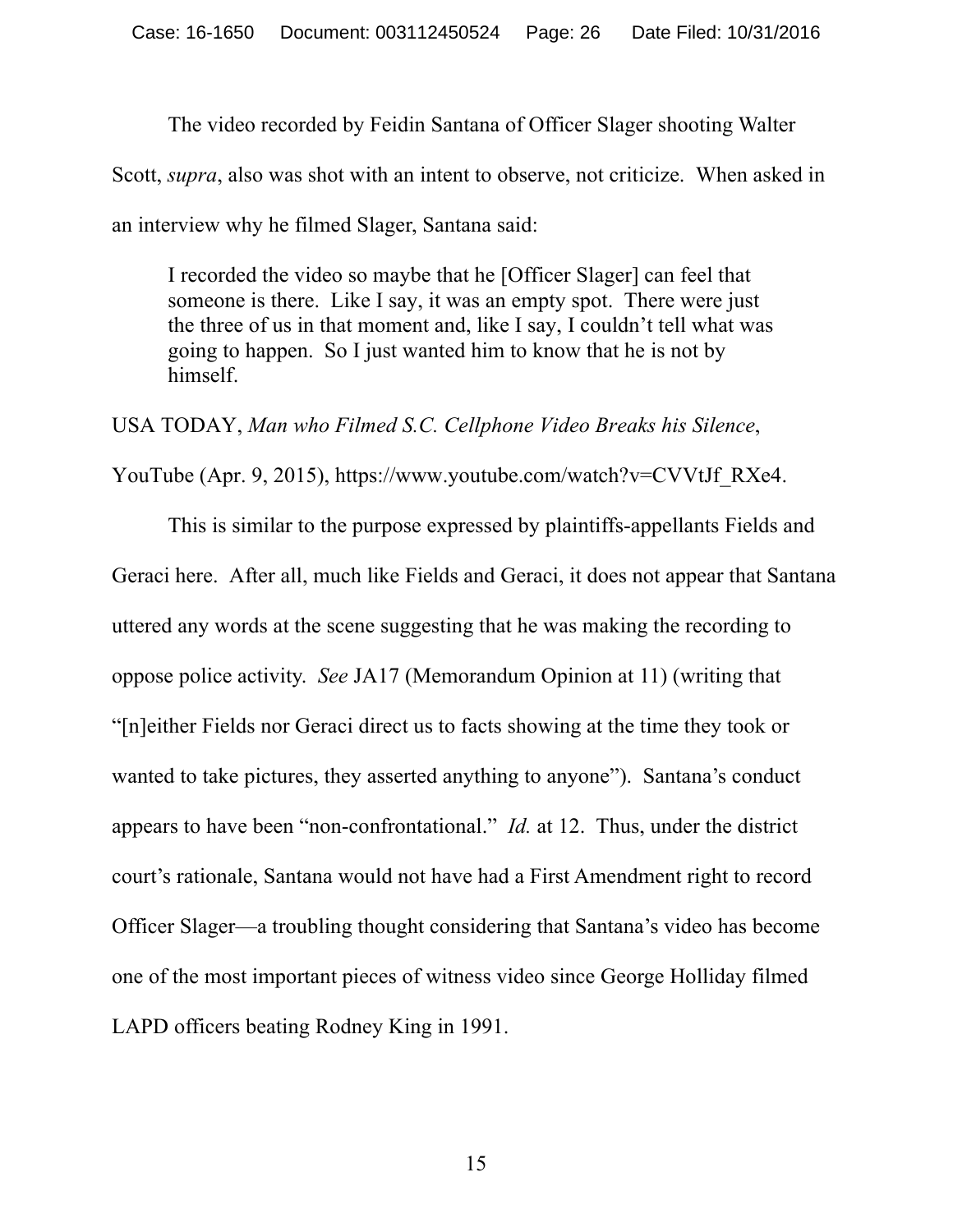All citizens possess a qualified First Amendment right to photograph and film the police in public places. *See also* Mickey H. Osterreicher, *Fields v. City of Philadelphia: Questioning a First Amendment Right*, MediaLawLetter, published by the Media Law Resource Center (Feb. 2016), available at http://www.medialaw.org/component/k2/item/3205-fields-v-city-of-philadelphiaquestioning-a-first-amendment-right. The district court's erroneous decision stands to have a chilling effect on the creation of important video content.

# **CONCLUSION**

For the foregoing reasons, *amici* respectfully ask this Court to overturn the district court's decision and recognize a qualified First Amendment right to photograph and film the police in public places.

Respectfully submitted,

s/ Bruce D. Brown Bruce D. Brown *Counsel of record for amicus curiae*  Gregg P. Leslie The Reporters Committee for Freedom of the Press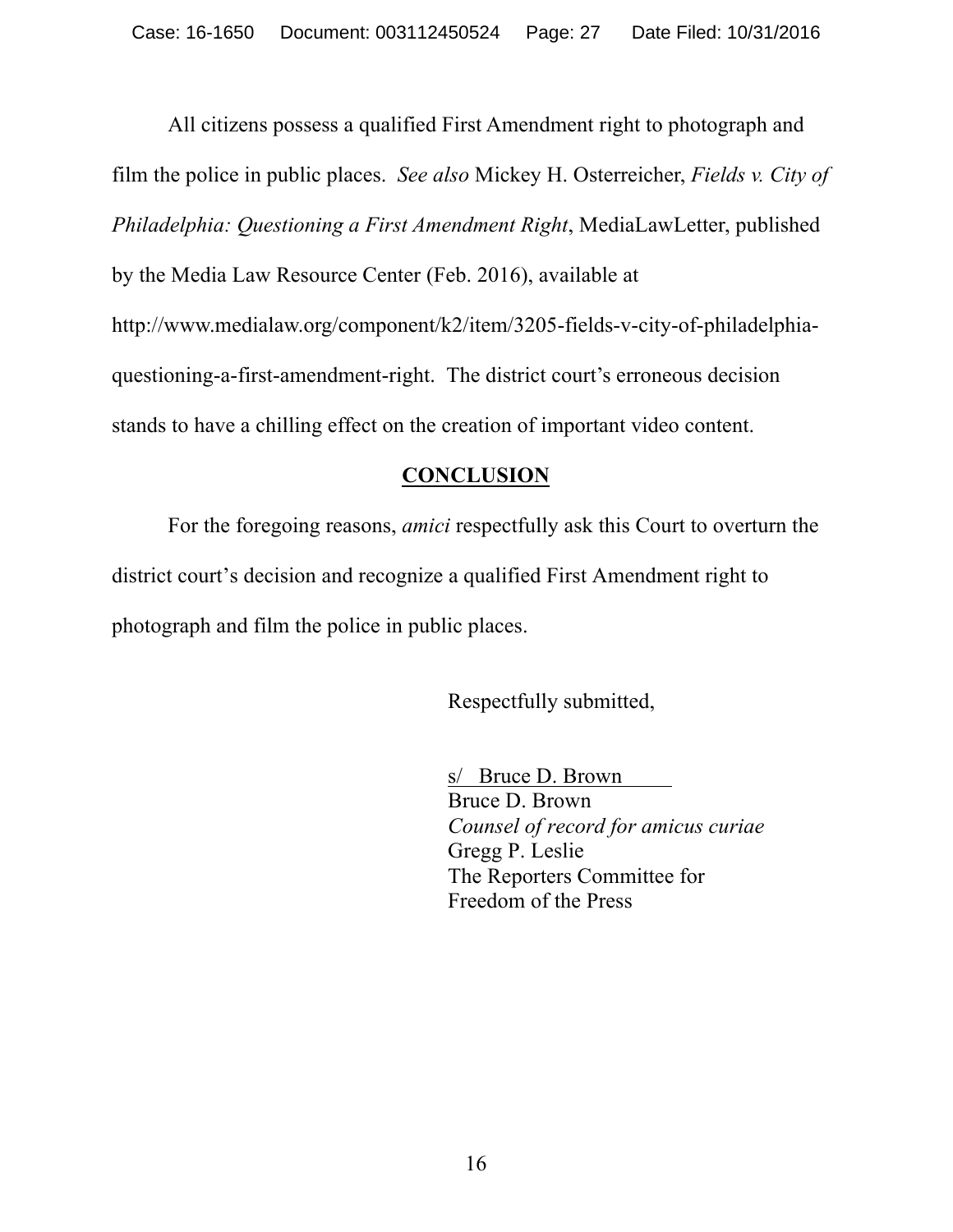### **CERTIFICATE OF COMPLIANCE**

I hereby certify that this brief complies with the type-volume limitations of Federal Rule of Appellate Procedure 29(d) and 32(a)(7)(B) because the brief (as indicated by word processing program, Microsoft Word) contains 3,488 words, exclusive of the portions excluded by Rule  $32(a)(7)(B)(iii)$ . I further certify that this brief complies with the typeface requirements of Rule 32(a)(5) and type style requirements of Rule 32(a)(6) because this brief has been prepared in the proportionally spaced typeface of 14-point Times New Roman.

I hereby certify that I am a member in good standing of the Bar of the Court of Appeals for the Third Circuit, in compliance with Local Rule 28.3(d).

I hereby certify that the text of the electronic and hard copies of this brief are identical, and that the electronic file of this brief was scanned with the up-to-date version of Avast Mac Security 2016 antivirus software, in compliance with Local Rule 31.1(c).

Dated: October 31, 2016 /s/ Bruce D. Brown

Bruce D. Brown *Counsel of Record for Amici Curiae* The Reporters Committee for Freedom of the Press 1156 15th St. NW, Suite 1250 Washington, D.C. 20005 bbrown@rcfp.org (202) 795-9301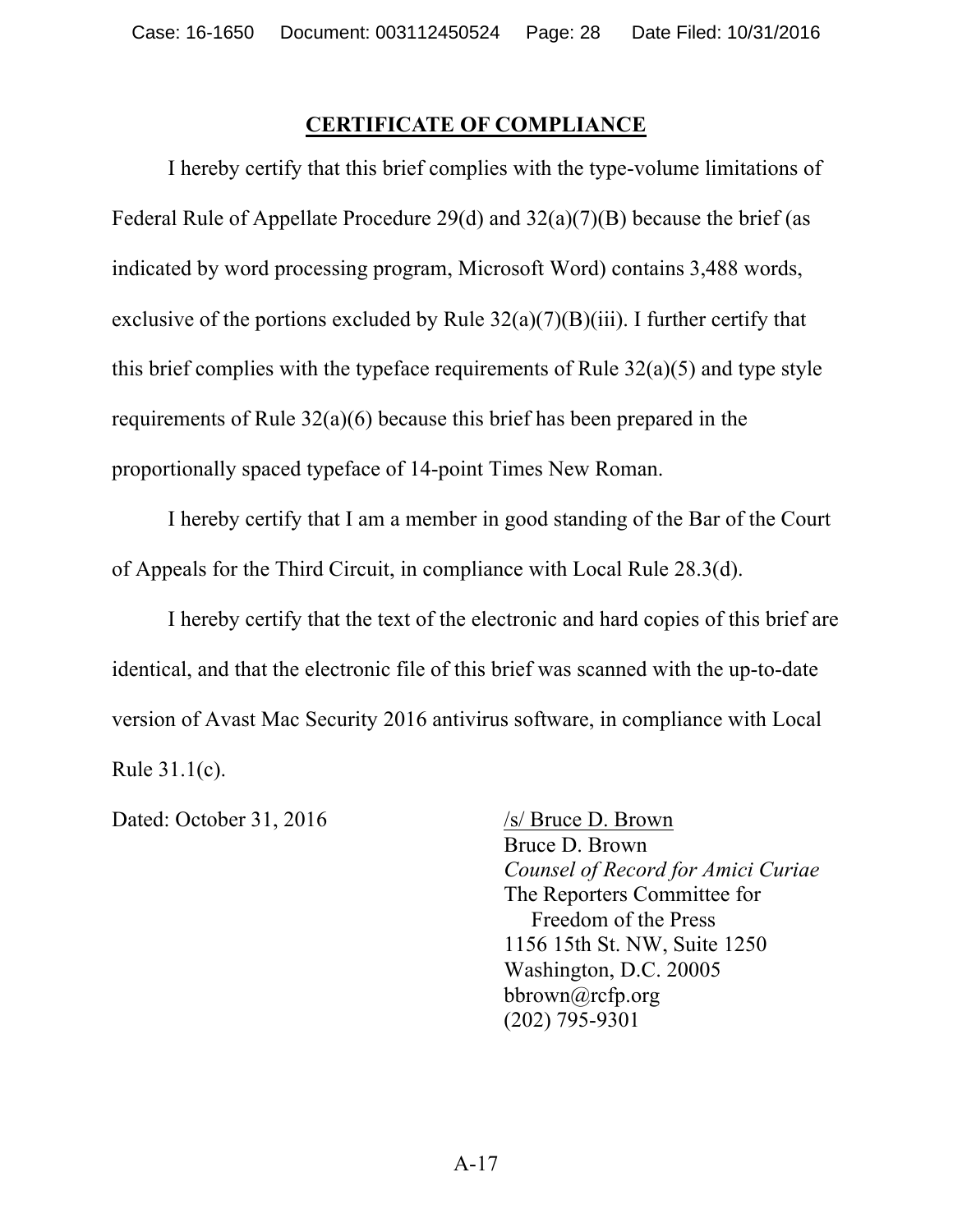## **CERTIFICATE OF SERVICE**

I hereby certify that the foregoing Brief *Amicus Curiae* was filed electronically and served on all counsel of record via the ECF system of the United States Court of Appeals for the Third Circuit.

Dated: October 31, 2016 /s/ Bruce D. Brown

Bruce D. Brown *Counsel of Record for Amici Curiae* The Reporters Committee for Freedom of the Press 1156 15th St. NW, Suite 1250 Washington, D.C. 20005 bbrown@rcfp.org (202) 795-9301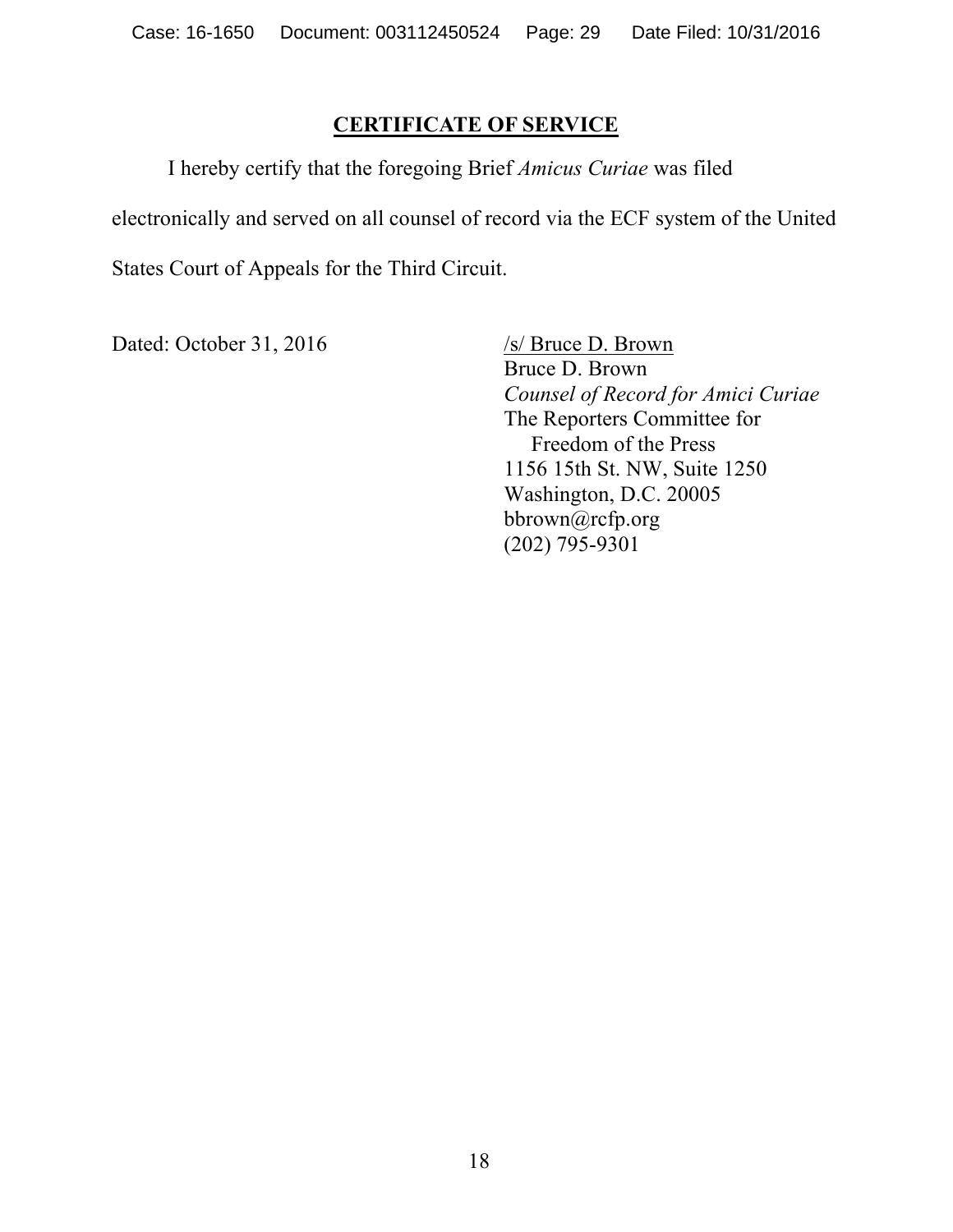## **APPENDIX A: IDENTITY OF AMICI**

The Reporters Committee for Freedom of the Press is a voluntary, unincorporated association of reporters and editors that works to defend the First Amendment rights and freedom of information interests of the news media. The Reporters Committee has provided assistance and research in First Amendment and Freedom of Information Act litigation since 1970.

With some 500 members, American Society of News Editors ("ASNE") is an organization that includes directing editors of daily newspapers throughout the Americas. ASNE changed its name in April 2009 to American Society of News Editors and approved broadening its membership to editors of online news providers and academic leaders. Founded in 1922 as American Society of Newspaper Editors, ASNE is active in a number of areas of interest to top editors with priorities on improving freedom of information, diversity, readership and the credibility of newspapers.

The Associated Press ("AP") is a news cooperative organized under the Not-for-Profit Corporation Law of New York, and owned by its 1,500 U.S. newspaper members. The AP's members and subscribers include the nation's newspapers, magazines, broadcasters, cable news services and Internet content providers. The AP operates from 300 locations in more than 100 countries. On any given day, AP's content can reach more than half of the world's population.

Association of Alternative Newsmedia ("AAN") is a not-for-profit trade association for 130 alternative newspapers in North America, including weekly papers like The Village Voice and Washington City Paper. AAN newspapers and their websites provide an editorial alternative to the mainstream press. AAN members have a total weekly circulation of seven million and a reach of over 25 million readers.

The Association of American Publishers, Inc. ("AAP") is the national trade association of the U.S. book publishing industry. AAP's members include most of the major commercial book publishers in the United States, as well as smaller and nonprofit publishers, university presses and scholarly societies. AAP members publish hardcover and paperback books in every field, educational materials for the elementary, secondary, postsecondary and professional markets, scholarly journals, computer software and electronic products and services. The Association represents an industry whose very existence depends upon the free exercise of rights guaranteed by the First Amendment.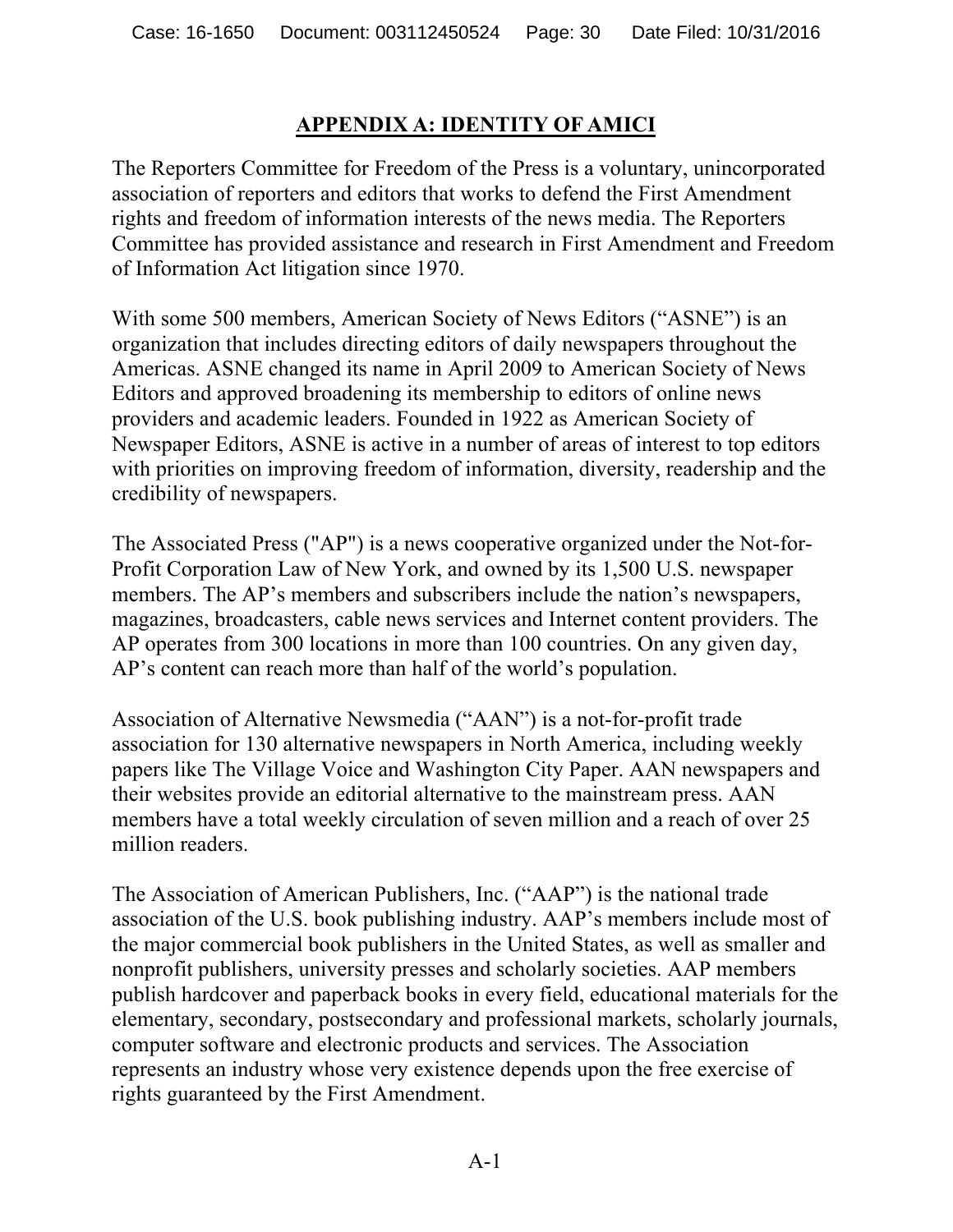BuzzFeed is a social news and entertainment company that provides shareable breaking news, original reporting, entertainment, and video across the social web to its global audience of more than 200 million.

Daily News, LP publishes the New York Daily News, a daily newspaper that serves primarily the New York City metropolitan area and is the ninth-largest paper in the country by circulation. The Daily News' website, NYDailyNews.com, receives approximately 26 million unique visitors each month.

First Look Media Works, Inc. is a new non-profit digital media venture that produces The Intercept, a digital magazine focused on national security reporting.

The Foundation for National Progress is the award-winning publisher of Mother Jones magazine and MotherJones.com. It is known for ground-breaking investigative journalism and impact reporting on national issues.

Freedom of the Press Foundation is a non-profit organization that supports and defends public-interest journalism focused on transparency and accountability. The organization works to preserve and strengthen First and Fourth Amendment rights guaranteed to the press through a variety of avenues, including public advocacy, legal advocacy, the promotion of digital security tools, and crowd-funding.

Gannett Co., Inc. is an international news and information company that publishes 109 daily newspapers in the United States and Guam, including USA TODAY. Each weekday, Gannett's newspapers are distributed to an audience of more than 8 million readers and the digital and mobile products associated with the company's publications serve online content to more than 100 million unique visitors each month.

The Inter American Press Association (IAPA) is a not-for-profit organization dedicated to the defense and promotion of freedom of the press and of expression in the Americas. It is made up of more than 1,300 publications from throughout the Western Hemisphere and is based in Miami, Florida.

The Investigative Reporting Workshop, a project of the School of Communication (SOC) at American University, is a nonprofit, professional newsroom. The Workshop publishes in-depth stories at investigativereportingworkshop.org about government and corporate accountability, ranging widely from the environment and health to national security and the economy.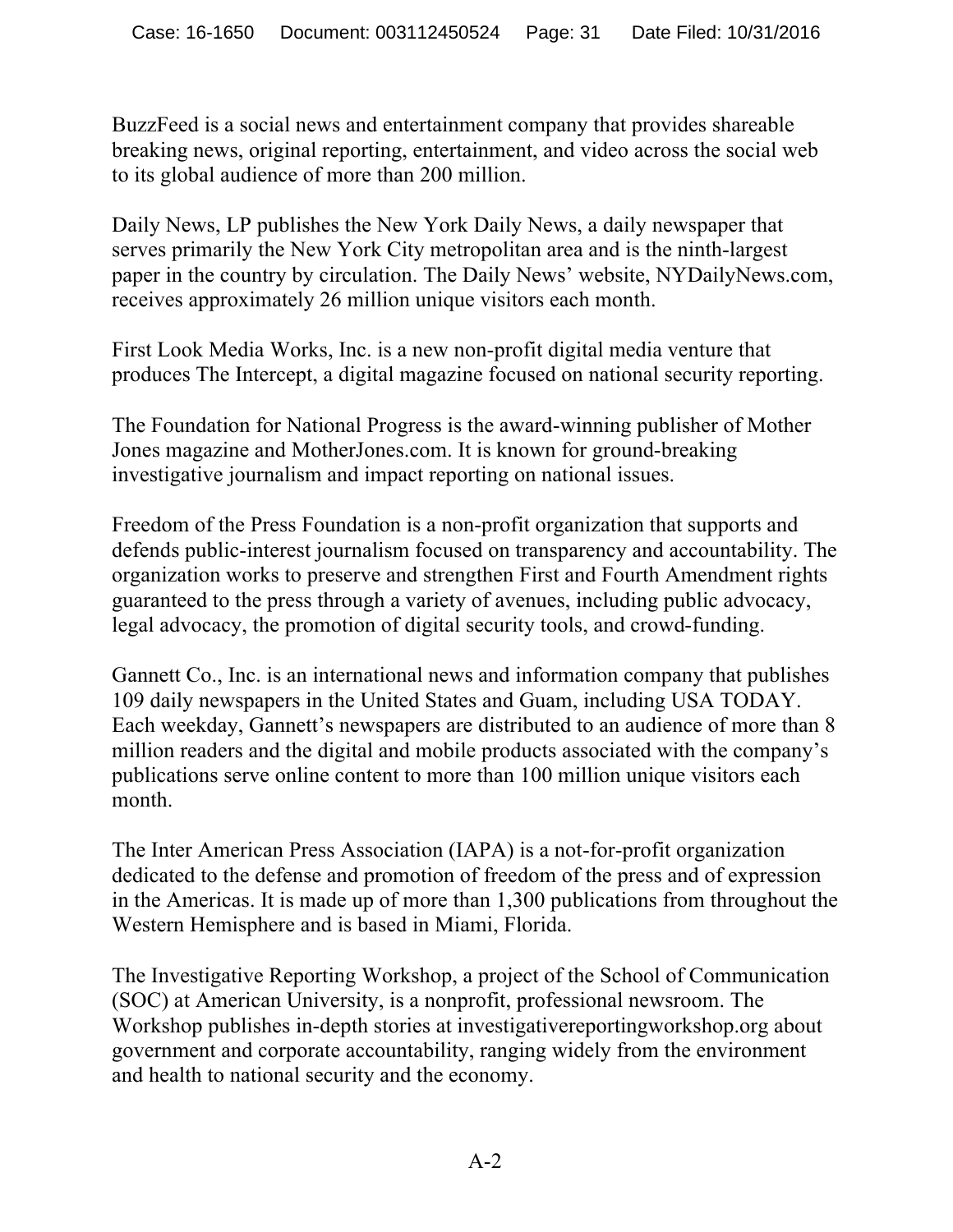The McClatchy Company is a 21st century news and information leader, publisher of iconic brands such as the Miami Herald, The Kansas City Star, The Sacramento Bee, The Charlotte Observer, The (Raleigh) News and Observer, and the (Fort Worth) Star-Telegram. McClatchy operates media companies in 28 U.S. markets in 14 states, providing each of its communities with high-quality news and advertising services in a wide array of digital and print formats. McClatchy is headquartered in Sacramento, Calif., and listed on the New York Stock Exchange under the symbol MNI.

The Media Consortium is a network of the country's leading, progressive, independent media outlets. Our mission is to amplify independent media's voice, increase our collective clout, leverage our current audience and reach new ones.

The Media Law Resource Center, Inc. ("MLRC") is a non-profit professional association for content providers in all media, and for their defense lawyers, providing a wide range of resources on media and content law, as well as policy issues. These include news and analysis of legal, legislative and regulatory developments; litigation resources and practice guides; and national and international media law conferences and meetings. The MLRC also works with its membership to respond to legislative and policy proposals, and speaks to the press and public on media law and First Amendment issues. The MLRC was founded in 1980 by leading American publishers and broadcasters to assist in defending and protecting free press rights under the First Amendment.

Metro Corp. is the publisher of Philadelphia magazine, a regional monthly print magazine and accompanying website that cover the city of Philadelphia and surrounding counties. The magazine provides topical, in-depth reports on crucial and controversial issues confronting the region, including law enforcement, sociological and business trends, and political analysis, as well as critical reviews of the cultural, sports, and entertainment scene. It is one of the oldest magazines of its kind, first published as a quarterly in 1908 by the Trades League of Philadelphia.

National Newspaper Association is a 2,400 member organization of community newspapers founded in 1885. Its members include weekly and small daily newspapers across the United States. It is based in Springfield, Illinois.

The National Press Club is the world's leading professional organization for journalists. Founded in 1908, the Club has 3,100 members representing most major news organizations. The Club defends a free press worldwide. Each year, the Club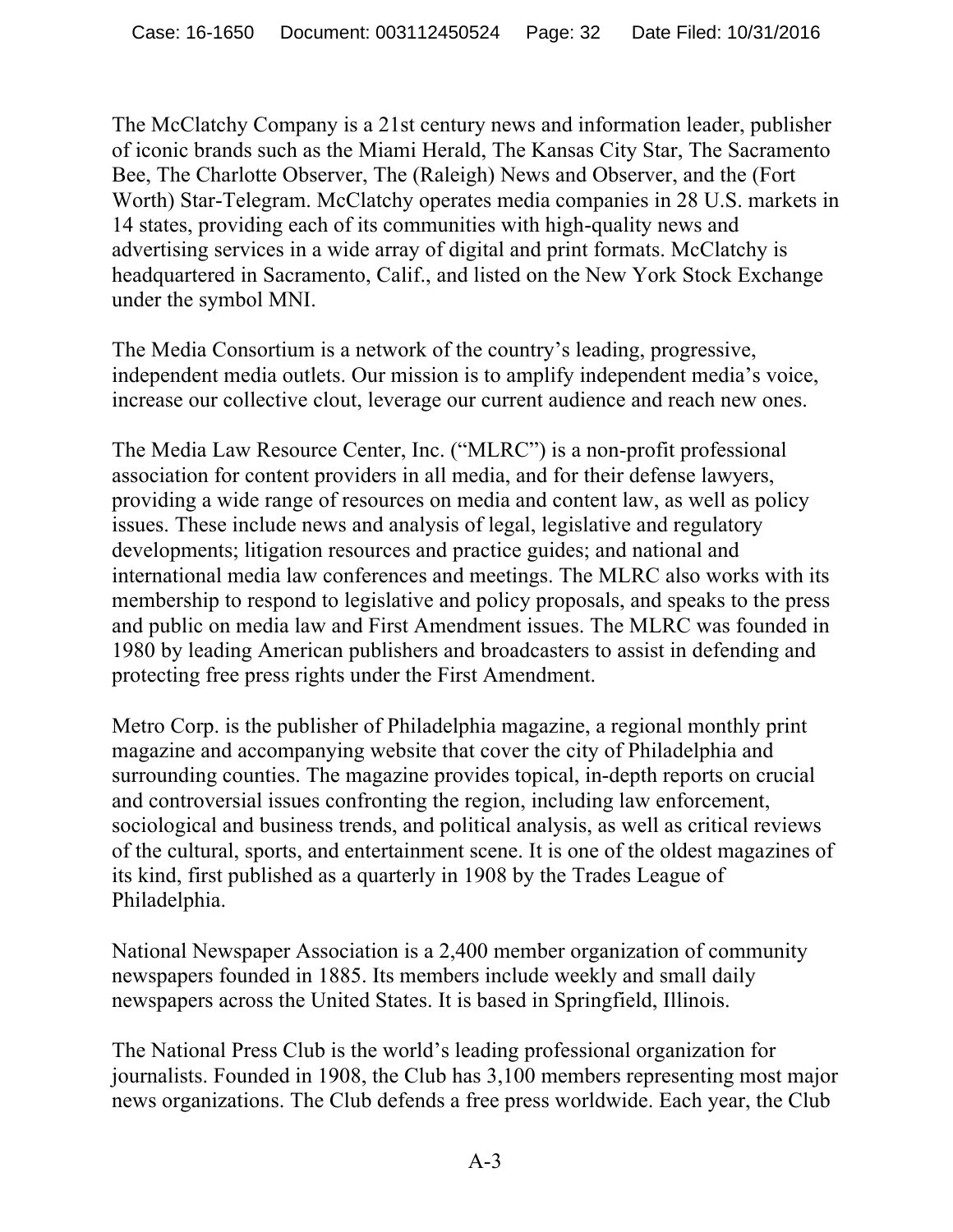holds over 2,000 events, including news conferences, luncheons and panels, and more than 250,000 guests come through its doors.

The National Press Photographers Association ("NPPA") is a 501(c)(6) non-profit organization dedicated to the advancement of visual journalism in its creation, editing and distribution. NPPA's approximately 7,000 members include television and still photographers, editors, students and representatives of businesses that serve the visual journalism industry. Since its founding in 1946, the NPPA has vigorously promoted the constitutional rights of journalists as well as freedom of the press in all its forms, especially as it relates to visual journalism. The submission of this brief was duly authorized by Mickey H. Osterreicher, its General Counsel.

National Public Radio, Inc. (NPR) is an award-winning producer and distributor of noncommercial news, information, and cultural programming. A privately supported, not-for-profit membership organization, NPR serves an audience of more than 26 million listeners each week via more than 1000 noncommercial, independently operated radio stations, licensed to more than 260 NPR Members and numerous other NPR-affiliated entities. In addition, NPR is reaching an expanding audience via its digital properties, including NPR.org and NPR's applications, which see more than 30 million unique visitors each month. National Public Radio, Inc. has no parent company and issues no stock.

The New York Times Company is the publisher of *The New York Times* and *The International Times*, and operates the news website nytimes.com.

The News Media Alliance is a nonprofit organization representing the interests of online, mobile and print news publishers in the United States and Canada. Alliance members account for nearly 90% of the daily newspaper circulation in the United States, as well as a wide range of online, mobile and non-daily print publications. The Alliance focuses on the major issues that affect today's news publishing industry, including protecting the ability of a free and independent media to provide the public with news and information on matters of public concern.

Online News Association ("ONA") is the world's largest association of online journalists. ONA's mission is to inspire innovation and excellence among journalists to better serve the public. ONA's more than 2,000 members include news writers, producers, designers, editors, bloggers, technologists, photographers, academics, students and others who produce news for the Internet or other digital delivery systems. ONA hosts the annual Online News Association conference and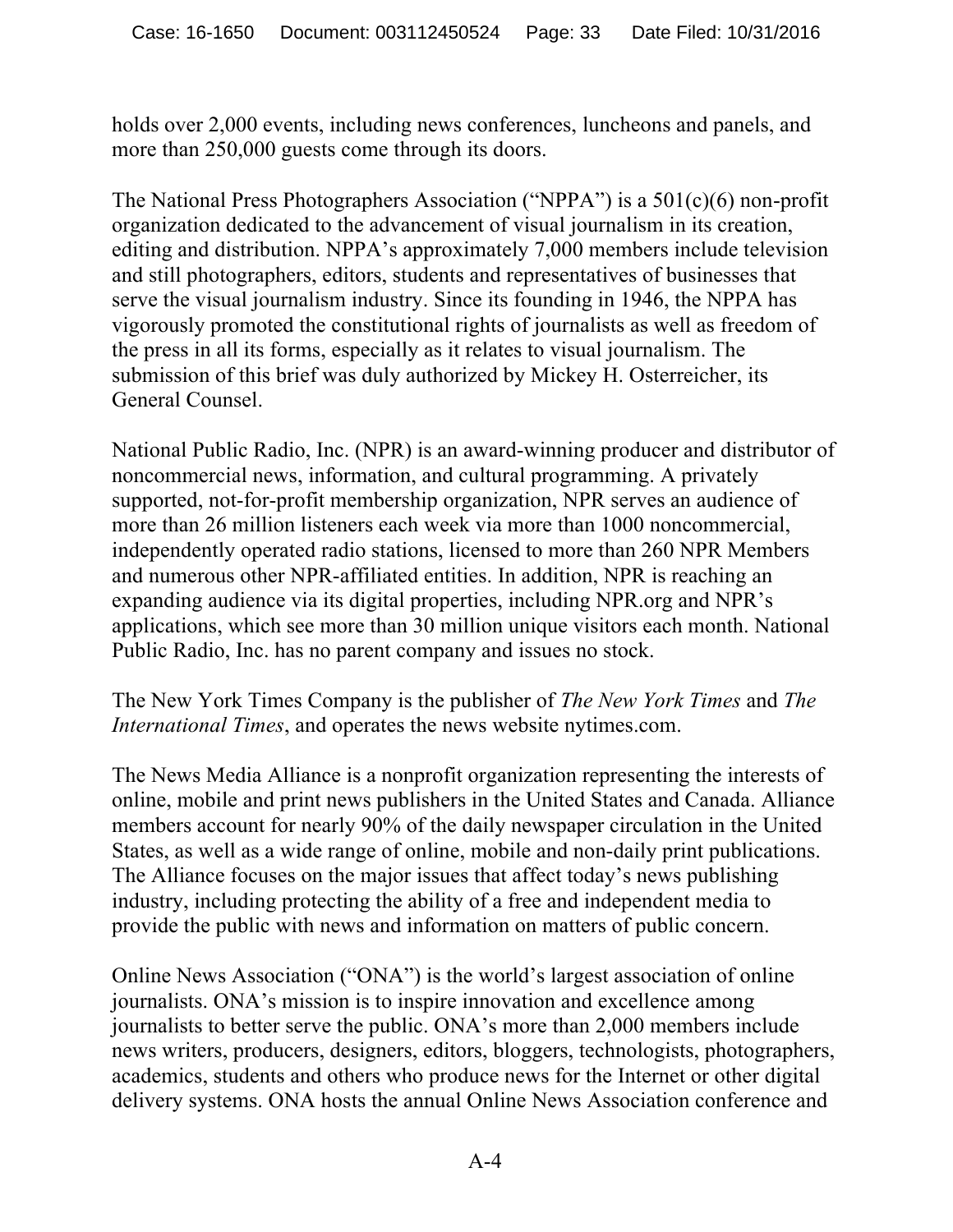administers the Online Journalism Awards. ONA is dedicated to advancing the interests of digital journalists and the public generally by encouraging editorial integrity and independence, journalistic excellence and freedom of expression and access.

The Pennsylvania NewsMedia Association ("PNA"), with headquarters located in Harrisburg, Pennsylvania, represents the interests of over three hundred (300) daily and weekly newspapers and other media-related organizations across the Commonwealth of Pennsylvania in ensuring that the press can gather information and report to the public.

Radio Television Digital News Association ("RTDNA") is the world's largest and only professional organization devoted exclusively to electronic journalism. RTDNA is made up of news directors, news associates, educators and students in radio, television, cable and electronic media in more than 30 countries. RTDNA is committed to encouraging excellence in the electronic journalism industry and upholding First Amendment freedoms.

Reporters Without Borders has been fighting censorship and supporting and protecting journalists since 1985. Activities are carried out on five continents through its network of over 150 correspondents, its national sections, and its close collaboration with local and regional press freedom groups. Reporters Without Borders currently has 10 offices and sections worldwide.

Society of Professional Journalists ("SPJ") is dedicated to improving and protecting journalism. It is the nation's largest and most broad-based journalism organization, dedicated to encouraging the free practice of journalism and stimulating high standards of ethical behavior. Founded in 1909 as Sigma Delta Chi, SPJ promotes the free flow of information vital to a well-informed citizenry, works to inspire and educate the next generation of journalists and protects First Amendment guarantees of freedom of speech and press.

Student Press Law Center ("SPLC") is a nonprofit, nonpartisan organization which, since 1974, has been the nation's only legal assistance agency devoted exclusively to educating high school and college journalists about the rights and responsibilities embodied in the First Amendment to the Constitution of the United States. SPLC provides free legal assistance, information and educational materials for student journalists on a variety of legal topics.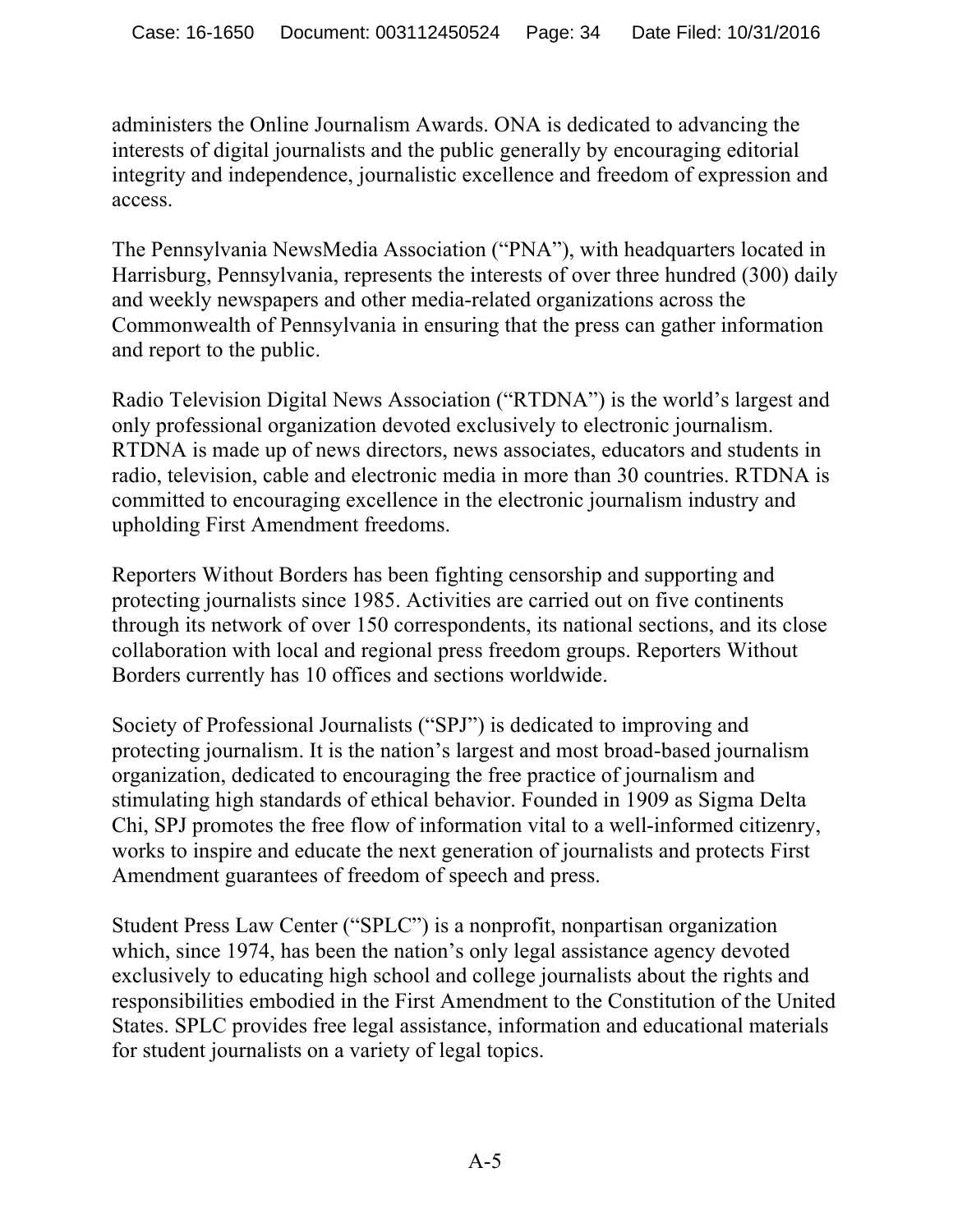TEGNA Inc. owns or services (through shared service agreements or other similar agreements) 46 television stations in 38 markets.

The Tully Center for Free Speech began in Fall, 2006, at Syracuse University's S.I. Newhouse School of Public Communications, one of the nation's premier schools of mass communications.

WP Company LLC (d/b/a The Washington Post) publishes one of the nation's most prominent daily newspapers, as well as a website, www.washingtonpost.com, that is read by an average of more than 20 million unique visitors per month.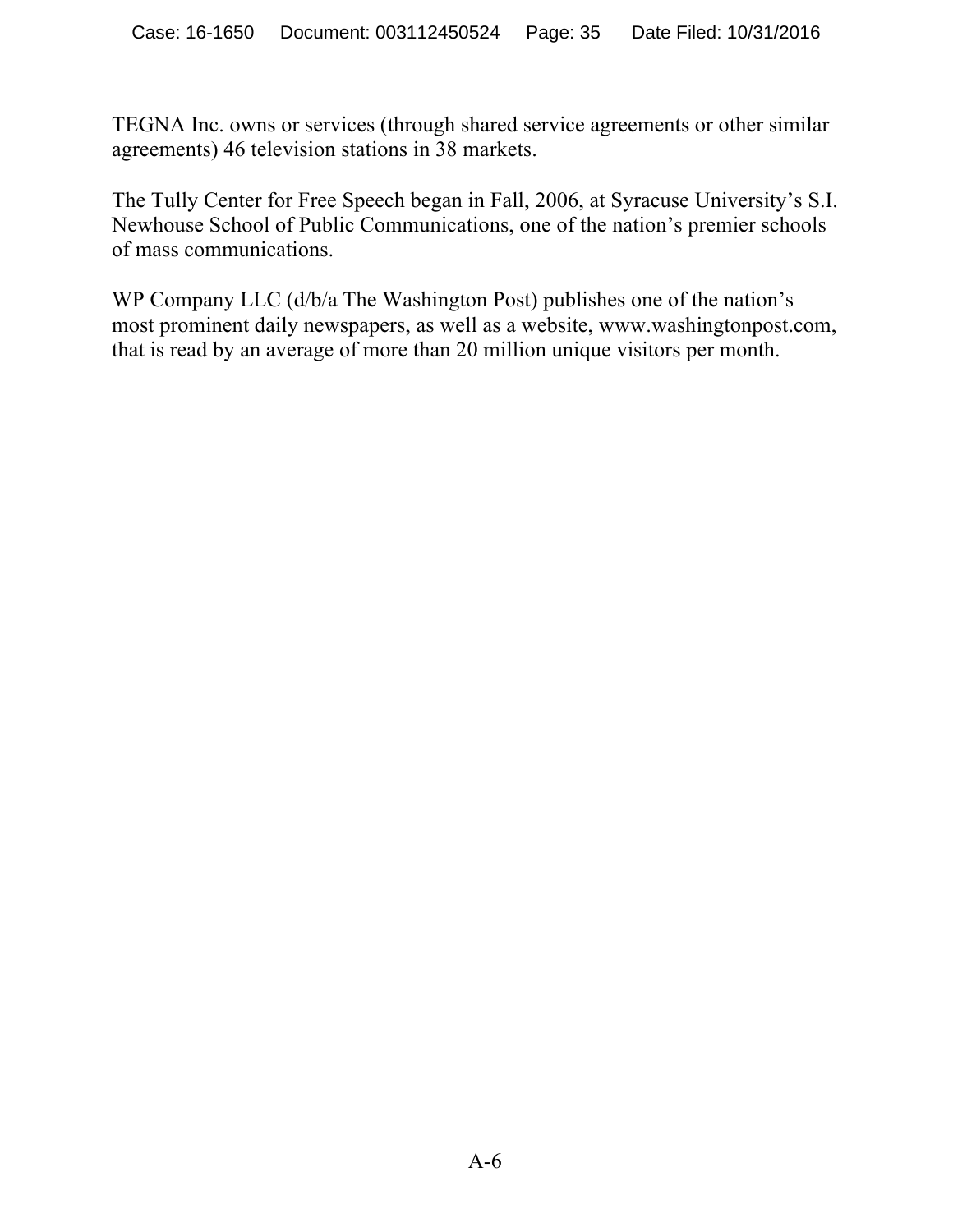### **APPENDIX B: ADDITIONAL COUNSEL**

Kevin M. Goldberg Fletcher, Heald & Hildreth, PLC 1300 N. 17th St., 11th Floor Arlington, VA 22209 *Counsel for American Society of News Editors and Association of Alternative Newsmedia*

Karen Kaiser General Counsel The Associated Press 450 W. 33rd Street New York, NY 10001

Jonathan Bloom Weil, Gotshal & Manges LLP 767 Fifth Avenue New York, NY 10153 *Counsel for The Association of American Publishers, Inc.*

Allison Lucas General Counsel and EVP Legal Nabiha Syed Assistant General Counsel BuzzFeed 200 Fifth Avenue, 8th Floor New York, NY 10010

Matthew Leish Vice President & Assistant General Counsel Daily News, LP 4 New York Plaza New York, New York 10004

Lynn Oberlander General Counsel, Media Operations First Look Media Works, Inc. 18th Floor 114 Fifth Avenue New York, NY 10011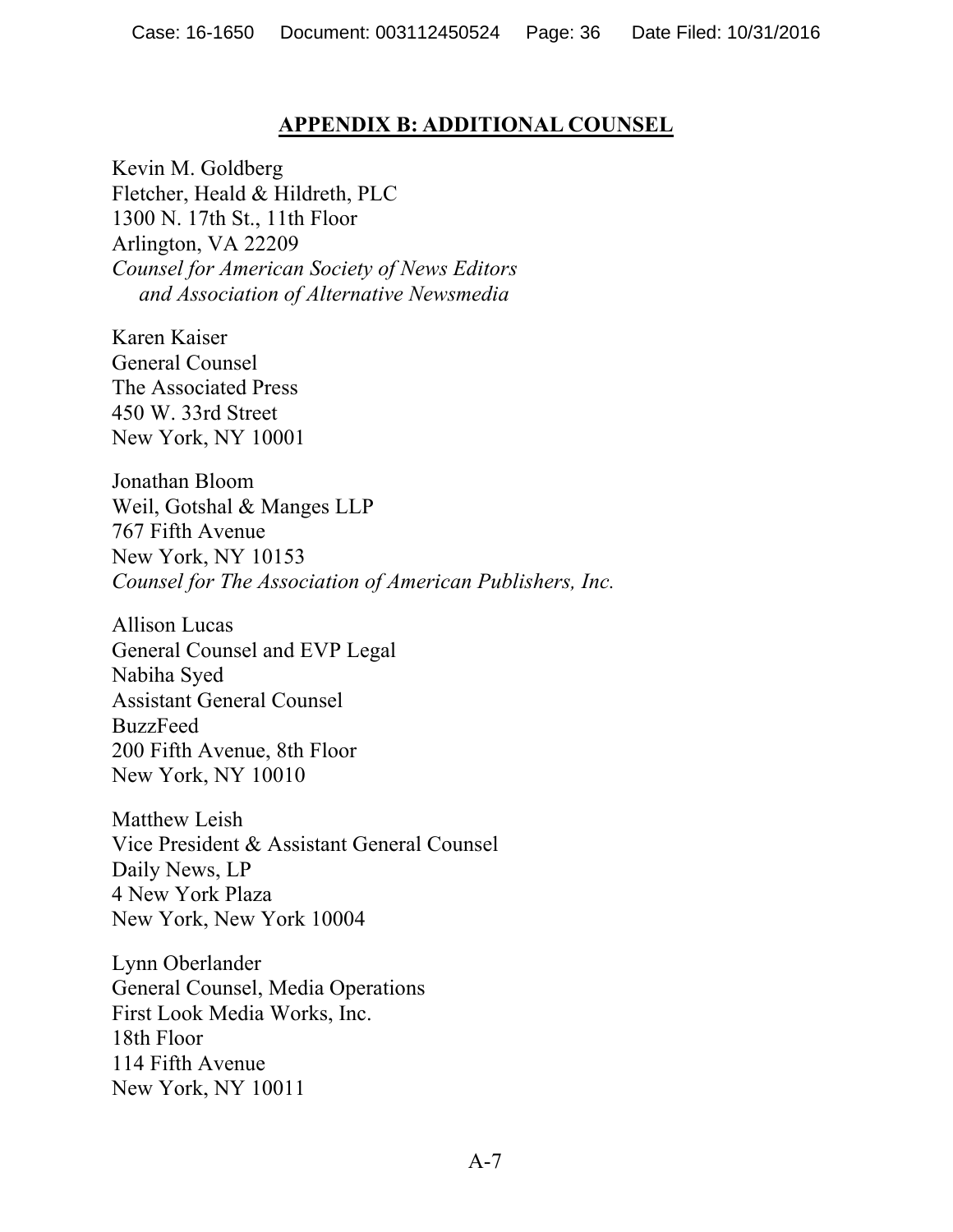James Chadwick Sheppard Mullin Richter & Hampton LLP 390 Lytton Avenue Palo Alto, CA 94301-1432 jchadwick@sheppardmullin.com

Marcia Hofmann *Counsel for Freedom of the Press Foundation* 25 Taylor Street San Francisco, CA 94012

Barbara W. Wall Senior Vice President & Chief Legal Officer Gannett Co., Inc. 7950 Jones Branch Drive McLean, VA 22107 (703)854-6951

Juan Cornejo The McClatchy Company 2100 Q Street Sacramento, CA 95816

George Freeman Media Law Resource Center 520 Eighth Avenue North Tower, 20th Floor New York, NY 10018 Telephone: (212) 337-0200 Telecopier: (212) 337-9893 Email: gfreeman@medialaw.org

Robert A. Bertsche Metro Corp. Prince Lobel Tye LLP 100 Cambridge Street Boston, MA 02114

Tonda F. Rush Counsel to National Newspaper Association CNLC, LLC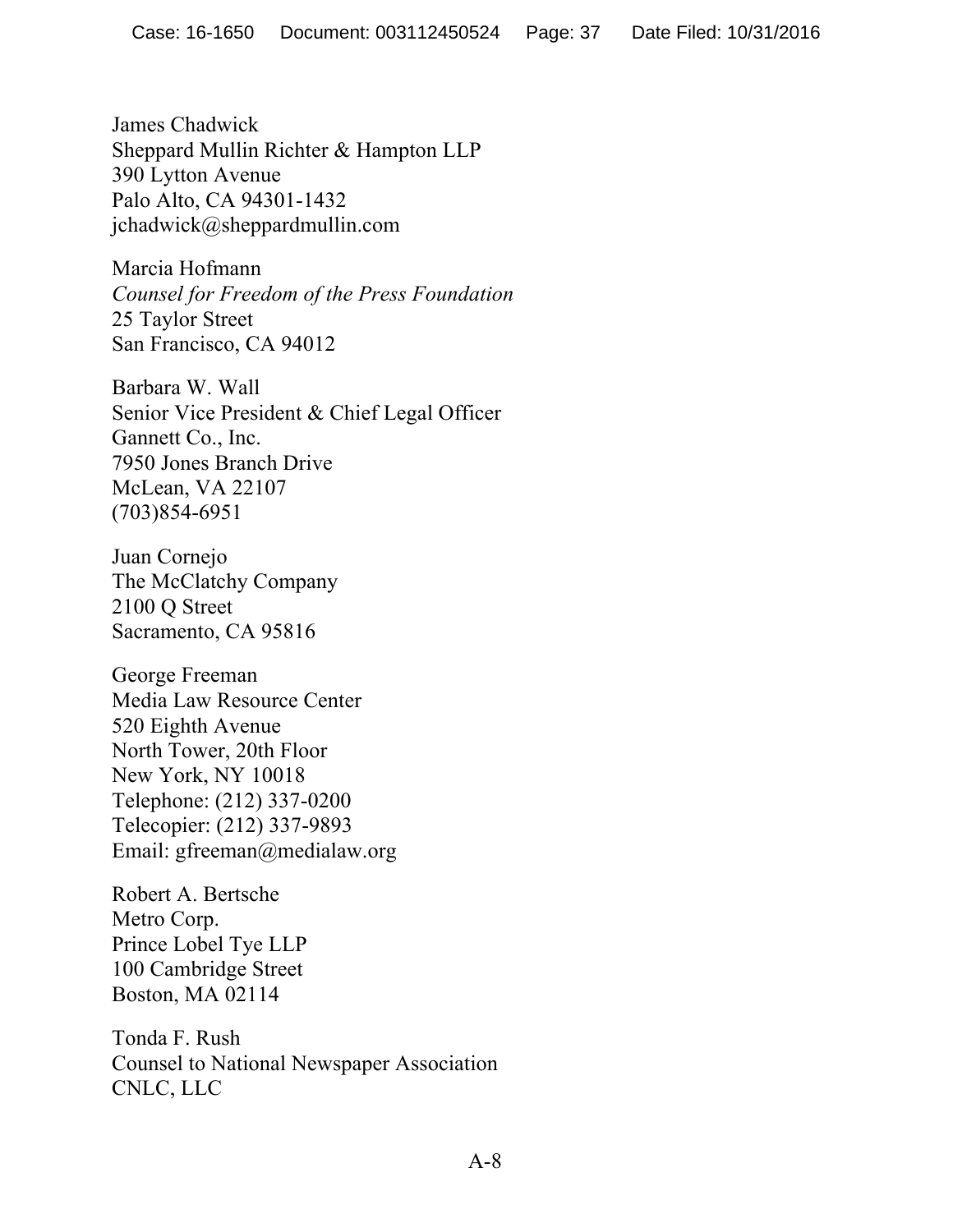200 Little Falls Street, Suite 405 Falls Church, VA 22046 (703) 237-9801 (p) (703) 237-9808 (fax) tonda@nna.org

Charles D. Tobin Holland & Knight LLP 800 17th Street, NW Suite 1100 Washington, DC 20006 *Counsel for The National Press Club*

Mickey H. Osterreicher 1100 M&T Center, 3 Fountain Plaza, Buffalo, NY 14203 *Counsel for National Press Photographers Association*

Jonathan Hart Ashley Messenger Micah Ratner National Public Radio, Inc. 1111 North Capitol St. NE Washington, D.C. 20002

David McCraw V.P./Assistant General Counsel The New York Times Company 620 Eighth Avenue New York, NY 10018

Kurt Wimmer Covington & Burling LLP 850 10th Street NW Washington, DC 20001 *Counsel for the News Media Alliance*

Laura R. Handman Alison Schary Davis Wright Tremaine LLP 1919 Pennsylvania Avenue, NW, Suite 800 Washington, DC 20006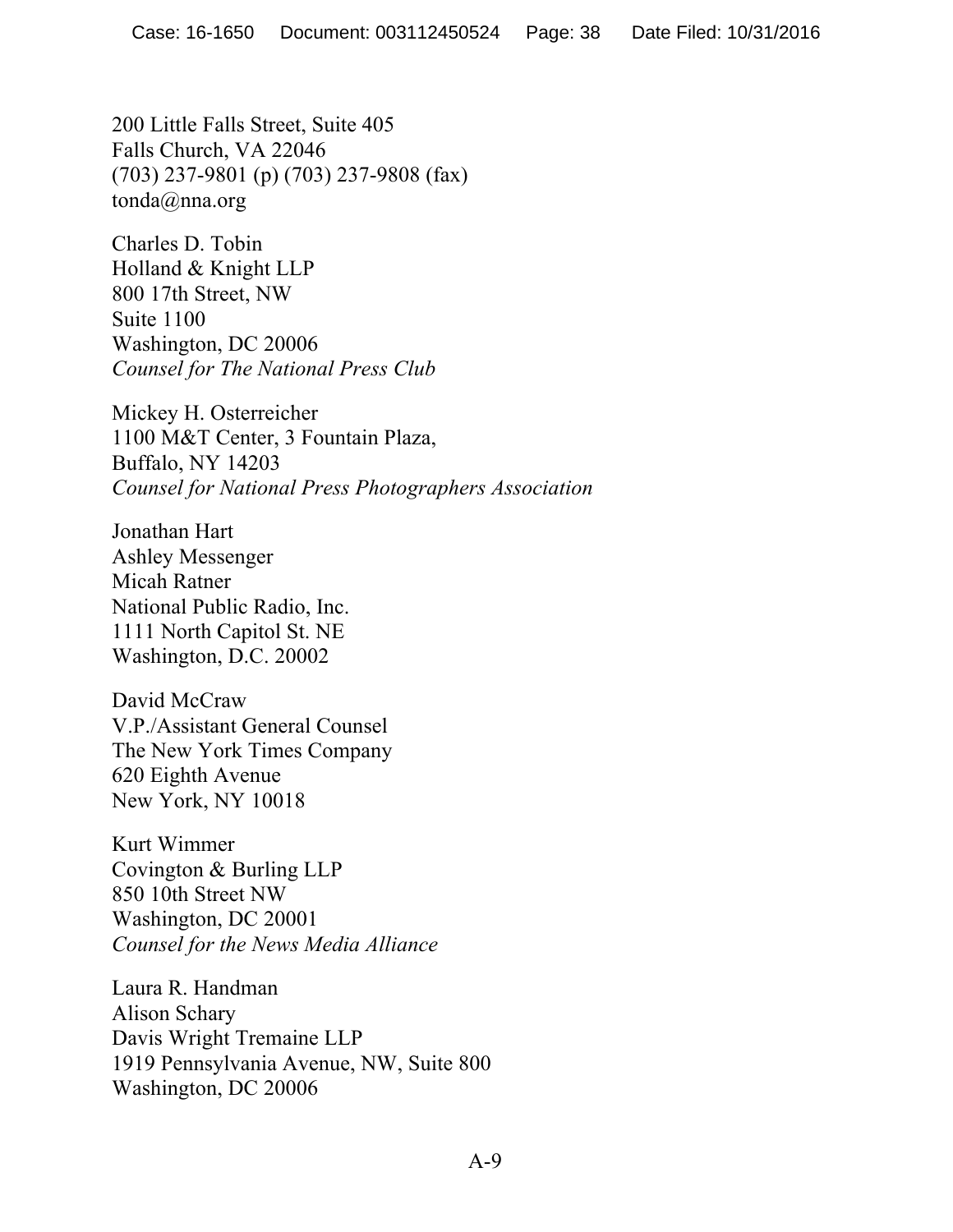Thomas R. Burke Davis Wright Tremaine LLP Suite 800 500 Montgomery Street San Francisco, CA 94111 *Counsel for Online News Association*

Melissa Bevan Melewsky PA ID # 91886 Pennsylvania NewsMedia Association 3899 North Front Street Harrisburg, PA 17110 (717) 703-3048

Kathleen A. Kirby Wiley Rein LLP 1776 K St., NW Washington, DC 20006 *Counsel for Radio Television Digital News Association*

Bruce D. Brown Gregg P. Leslie Katie Townsend The Reporters Committee for Freedom of the Press 1156 15th St. NW, Suite 1250 Washington, D.C. 20005

Bruce W. Sanford Mark I. Bailen James Romoser Baker & Hostetler LLP 1050 Connecticut Ave., NW Suite 1100 Washington, DC 20036 *Counsel for Society of Professional Journalists*

Frank D. LoMonte Student Press Law Center 1101 Wilson Blvd., Suite 1100 Arlington, VA 22209